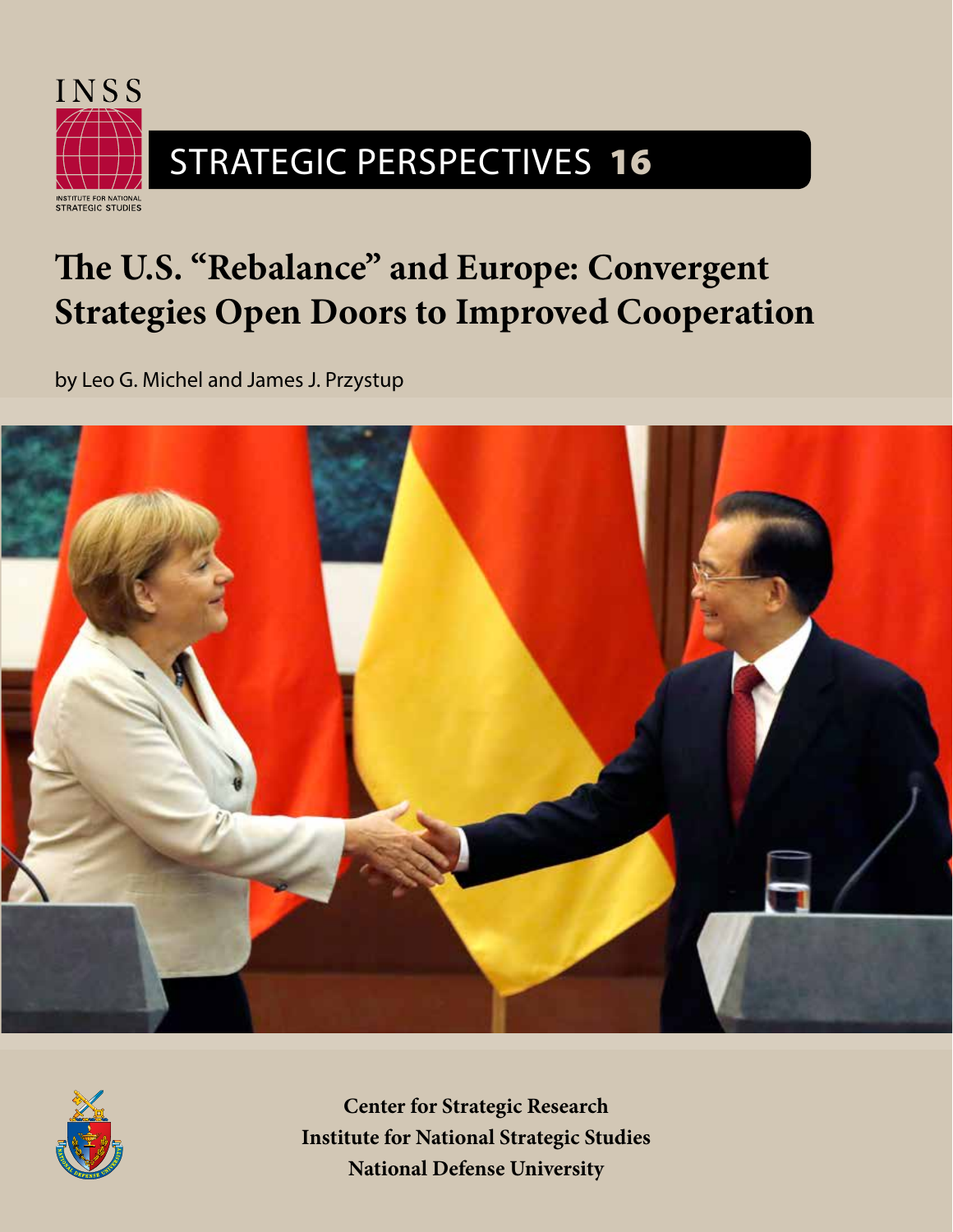# **Institute for National Strategic Studies**

National Defense University

The Institute for National Strategic Studies (INSS) is National Defense University's (NDU's) dedicated research arm. INSS includes the Center for Strategic Research, Center for Complex Operations, Center for the Study of Chinese Military Affairs, Center for Technology and National Security Policy, and Conflict Records Research Center. The military and civilian analysts and staff who comprise INSS and its subcomponents execute their mission by conducting research and analysis, publishing, and participating in conferences, policy support, and outreach.

The mission of INSS is to conduct strategic studies for the Secretary of Defense, Chairman of the Joint Chiefs of Staff, and the unified combatant commands in support of the academic programs at NDU and to perform outreach to other U.S. Government agencies and the broader national security community.

**Cover:** German Chancellor Angela Merkel, left, shakes hands with Chinese Premier Wen Jiabao after joint press conference at Great Hall of the People in Beijing, August 30, 2012 (AP Photo/Ng Han Guan)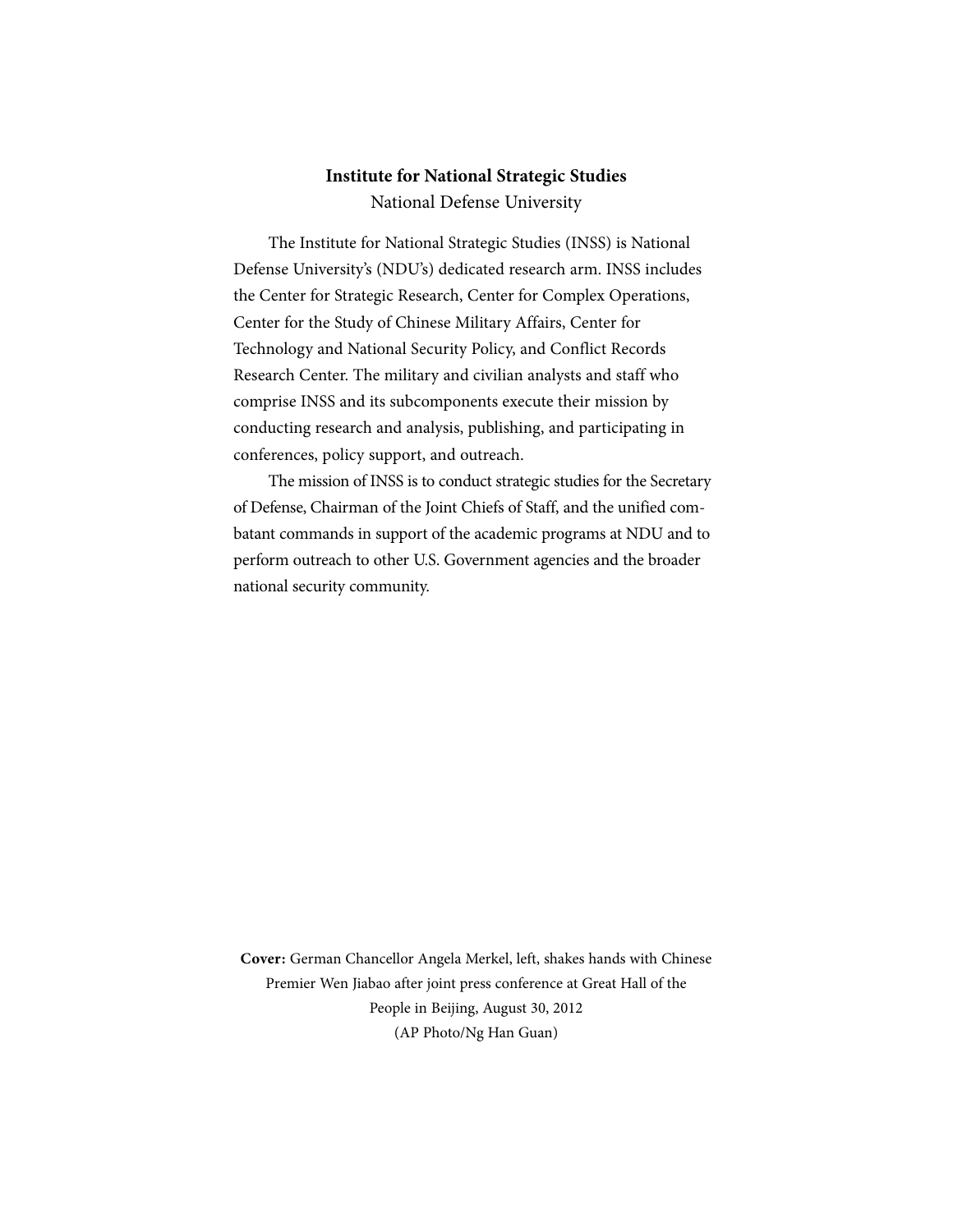**The U.S. "Rebalance" and Europe**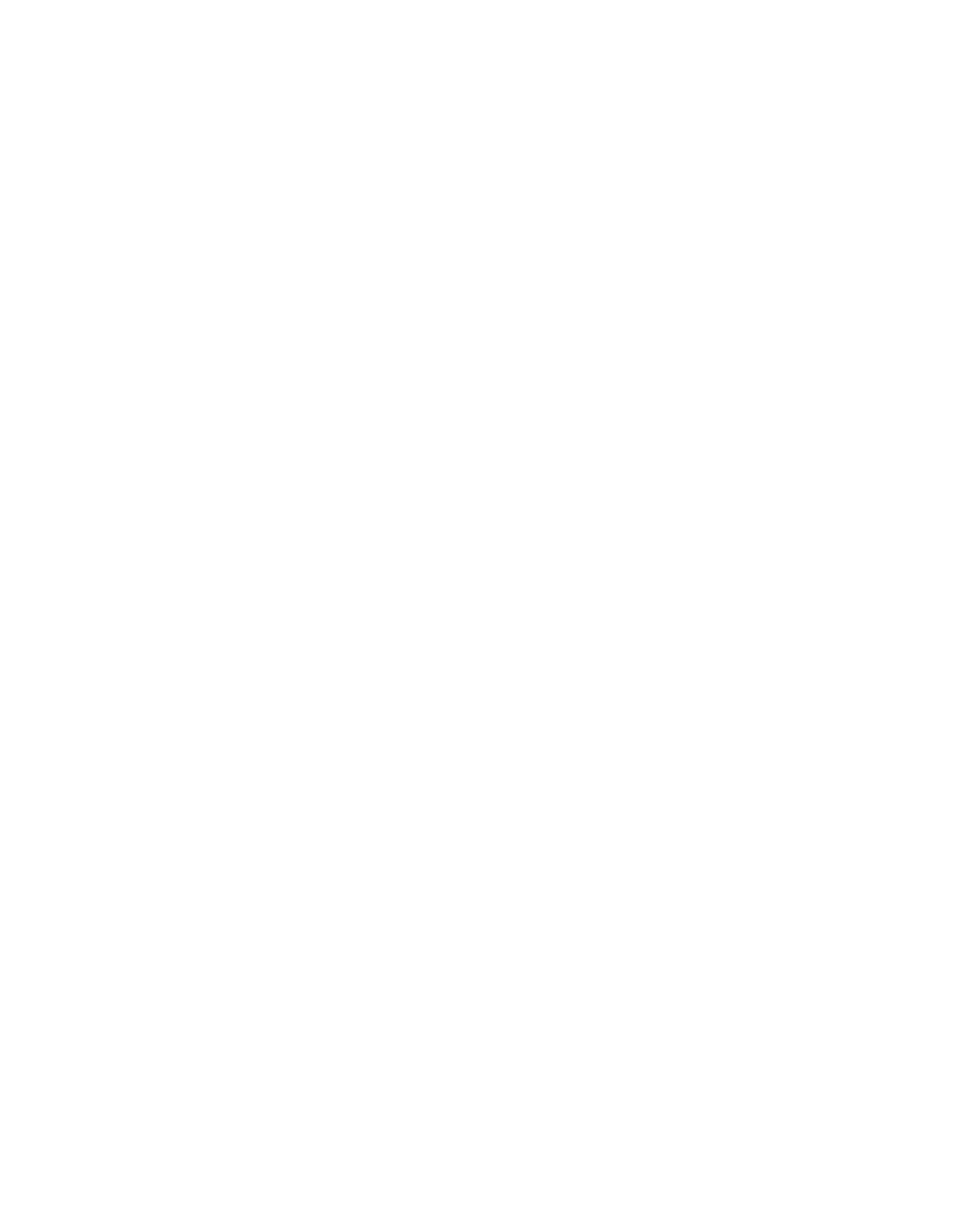# **The U.S. "Rebalance" and Europe: Convergent Strategies Open Doors to Improved Cooperation**

By Leo G. Michel and James J. Przystup

*Institute for National Strategic Studies Strategic Perspectives, No. 16*

Series Editor: Nicholas Rostow



National Defense University Press **DU** Washington, D.C. **Press** June  $2014$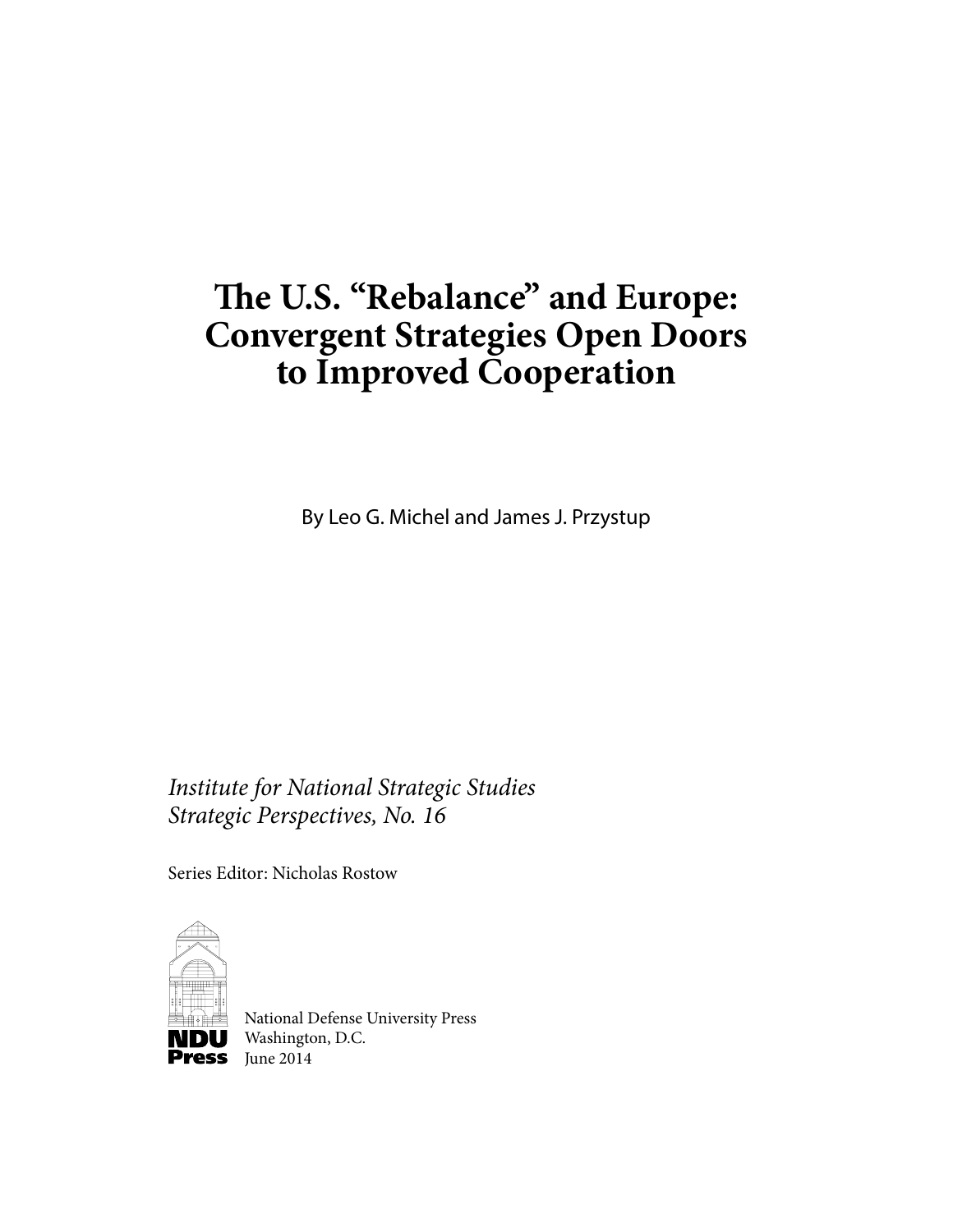Opinions, conclusions, and recommendations expressed or implied within are solely those of the contributors and do not necessarily represent the views of the Defense Department or any other agency of the Federal Government. Cleared for public release; distribution unlimited.

Portions of this work may be quoted or reprinted without permission, provided that a standard source credit line is included. NDU Press would appreciate a courtesy copy of reprints or reviews.

First printing, June 2014

For current publications of the Institute for National Strategic Studies, please visit the NDU Press Web site at: ndupress.ndu.edu.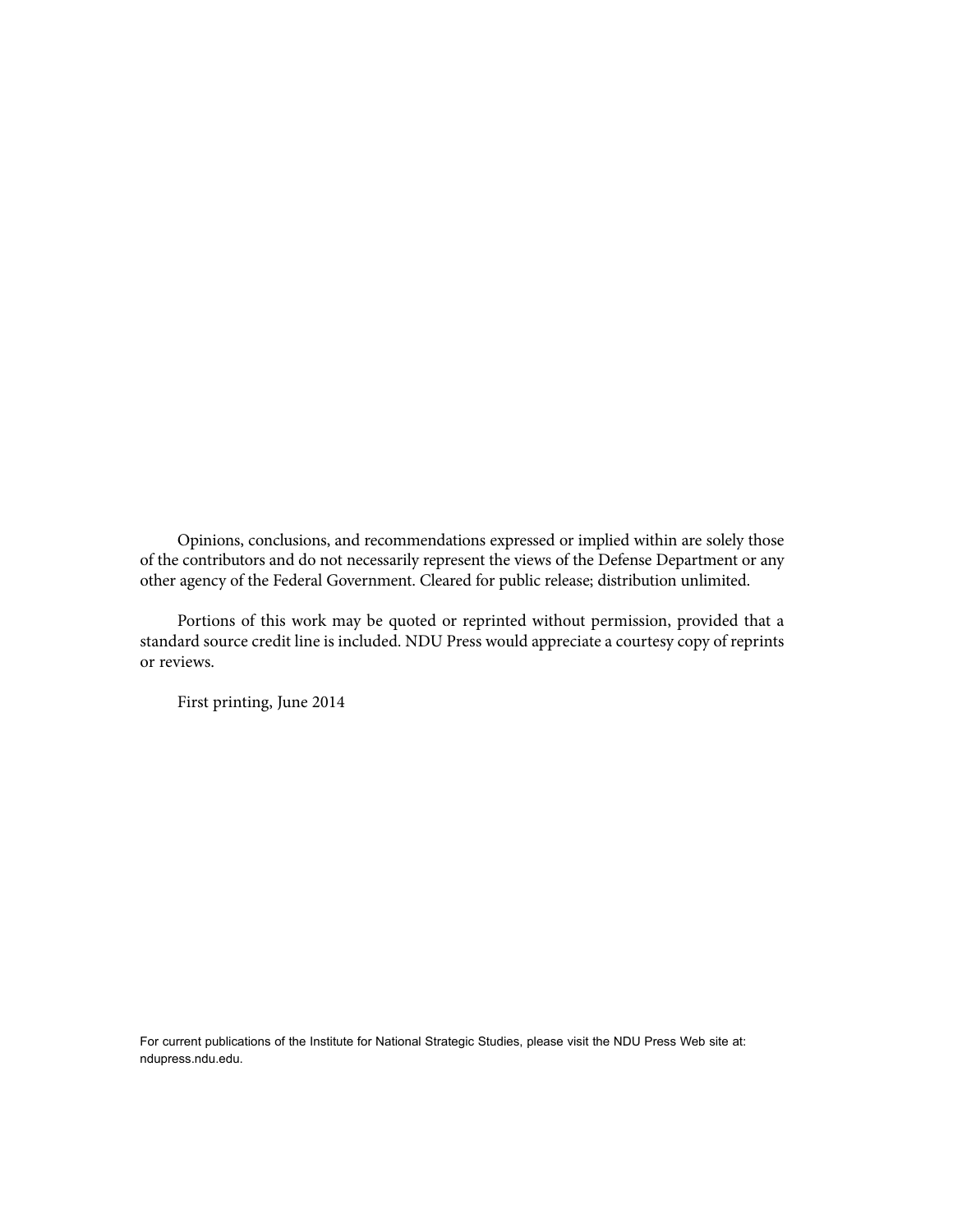# **Contents**

| Europeans and the Rebalance: Improved Understanding after a |
|-------------------------------------------------------------|
|                                                             |
|                                                             |
|                                                             |
|                                                             |
|                                                             |
|                                                             |
| Options for Improved U.S.-European Cooperation  18          |
|                                                             |
|                                                             |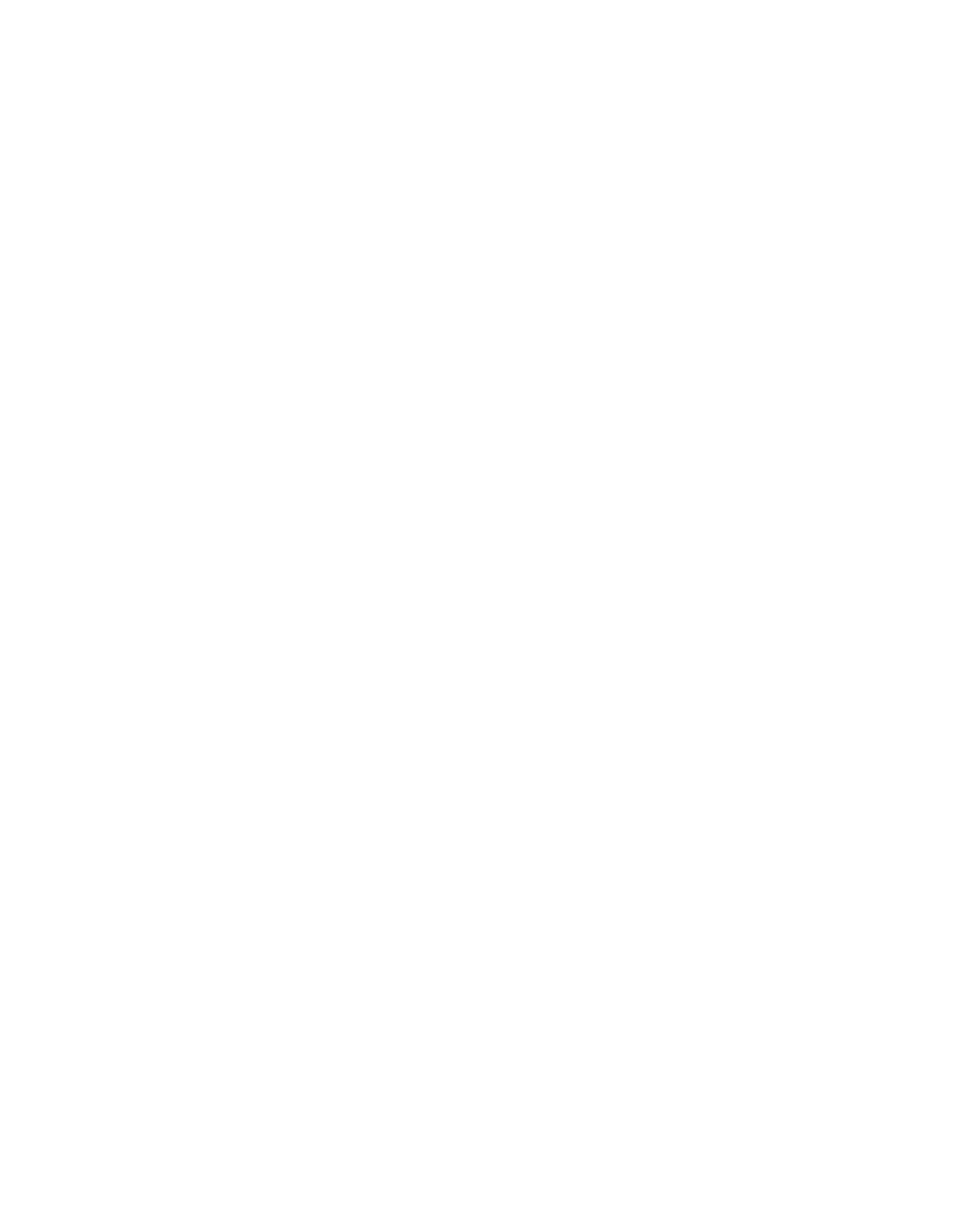## **Executive Summary**

The U.S. strategic "rebalance" to the Asia-Pacific region has captured the attention of our European allies and partners. When the strategy (initially described as a "pivot to Asia") was articulated in late 2011 and early 2012, European reactions were diverse. Some governmental officials, nongovernmental experts, and media commentators voiced concern that the strategy signaled at best a diminishing U.S. interest in European security affairs, or at worst a deliberate U.S. policy of disengagement from Europe, North Africa, and the Middle East.

European concerns regarding U.S. disengagement have dissipated but not entirely disappeared over the past 2 years. Still, U.S. readiness to lead politically and militarily in Europe for example, in response to the ongoing crisis involving Russia and Ukraine—and adjoining regions remains under close scrutiny. Furthermore, while many Europeans agree in principle that renewed American focus on Asia-Pacific issues should encourage Europeans to assume a greater share of security-related responsibilities in their neighborhood, there is little evidence to date of a sea change in European attitudes toward defense spending and overseas military deployments.

Meanwhile, many European governments are engaged in an Asia-Pacific "rebalance" of their own, albeit without using that term. They are working together, mainly under the auspices of the European Union (EU), to set agreed international norms and standards, particularly in areas related to trade and investment. But they are also competing with each other and with the United States for economic markets, including defense-related sales. France and the United Kingdom are less reluctant than other Europeans to become involved in Asia-Pacific strategic affairs.

European officials and nongovernmental experts are interested in improving transatlantic cooperation in several areas related to the U.S. rebalance. For example:

- Senior German, French, and British officials would welcome more regular high-level consultations with American counterparts on Asia-Pacific issues. Coordinated "strategic messaging" could play a useful role in security-related confidence-building and risk reduction measures in the region.
- French defense officials seek enhanced military-to-military cooperation with the United States in the Asia-Pacific region. In particular, the French are interested in improved interoperability with U.S. forces.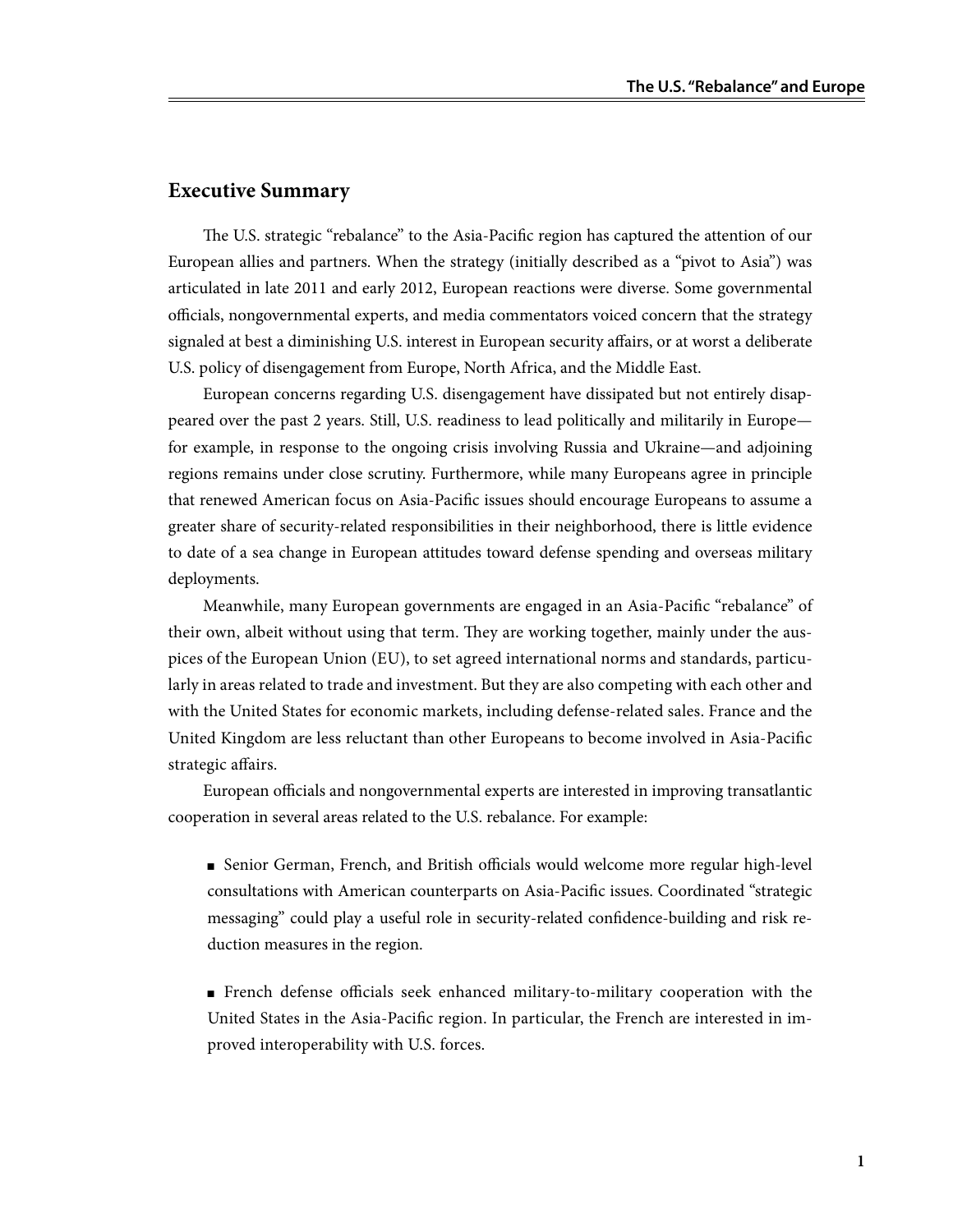■ Senior EU officials would like to rejuvenate work on the common agenda agreed by EU High Representative Catherine Ashton and Secretary of State Hillary Clinton in their July 2012 Phnom Penh statement. And successful U.S.-EU negotiations on a Transatlantic Trade and Investment Partnership would go a long way toward setting international norms and standards that would positively influence trade, diplomatic, and security-related behavior involving Asia-Pacific nations.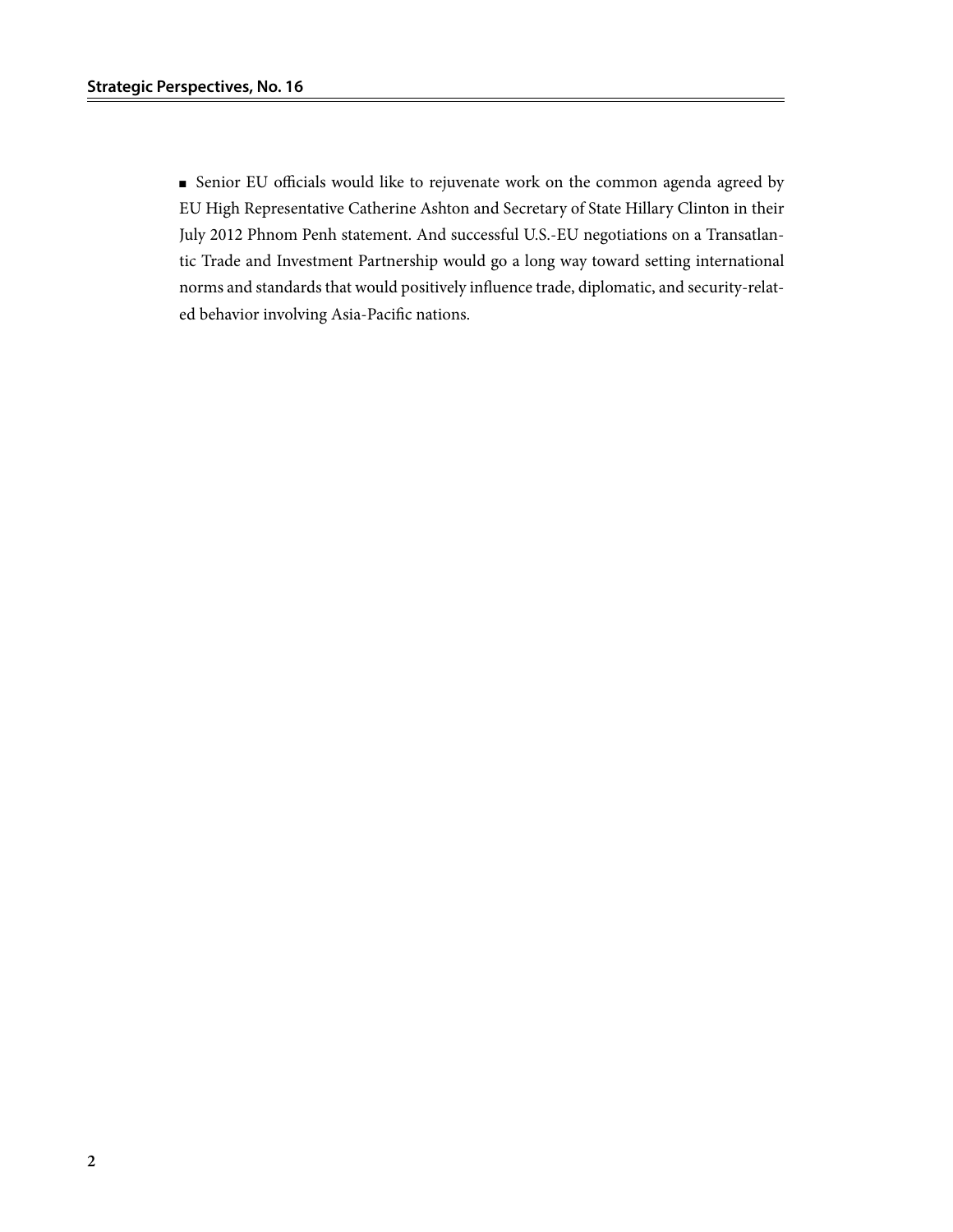# **Europeans and the Rebalance: Improved Understanding after a Rocky Start**

The U.S. strategic rebalance to the Asia-Pacific region has captured the attention of our European allies and partners. When the strategy (initially described as a "pivot to Asia") was articulated in late 2011 and early 2012, European reactions were diverse.<sup>1</sup> Some governmental officials, nongovernmental experts, and media commentators voiced concern that the strategy signaled at best a diminishing U.S. interest in European security affairs, or at worst a deliberate U.S. policy of disengagement from Europe, North Africa, and the Middle East. Among them, some worried that aspects of rebalance—in particular the announced deployments of additional U.S. forces to the Pacific—might heighten the risks of a military confrontation involving China, its neighbors, and the United States.

According to senior European officials, such reactions were attributable in part to what they viewed as insufficient efforts by U.S. officials to consult with their European counterparts in advance of the public rollout of the new strategy.<sup>2</sup> European think-tank experts, including some who appear to be influential opinion shapers for colleagues in government, were particularly critical of what they considered to be a dismissive U.S. attitude. Washington "did not invite the EU to join the pivot," one expert complained in mid-2012, reflecting a broad perception that Americans did not view Europe as a "relevant actor" in the Asia-Pacific region.<sup>3</sup>

Over the past 2 years, European concerns regarding U.S. disengagement have diminished but not disappeared. For example, some European officials assessed in late September 2013 that President Barack Obama's decision earlier that month not to carry out anticipated military strikes against the Syrian regime suggested a U.S. disengagement from the region motivated in part by the rebalance strategy. Today, the prevailing view in Europe accepts rebalance as a natural and nonthreatening evolution of long-term American economic, political, diplomatic, and security interests. Repeated public and private declarations by senior U.S. officials of the enduring American commitment to European security and their hope to rebalance with Europe toward the Asia-Pacific have helped to reassure European officials. The U.S. diplomatic, military, and economic response (as of early May 2014) to Russian actions in Crimea and eastern Ukraine, as well as continuing U.S. diplomatic and military engagement in a range of security issues affecting the broader Middle East and northern Africa, also have dampened some European concerns.

Nevertheless, U.S. readiness to exercise its traditional leadership politically and militarily in Europe and adjoining regions remains under close scrutiny. Moreover, for some European analysts, the sustainability of the rebalance itself is open to question, especially its military aspects. In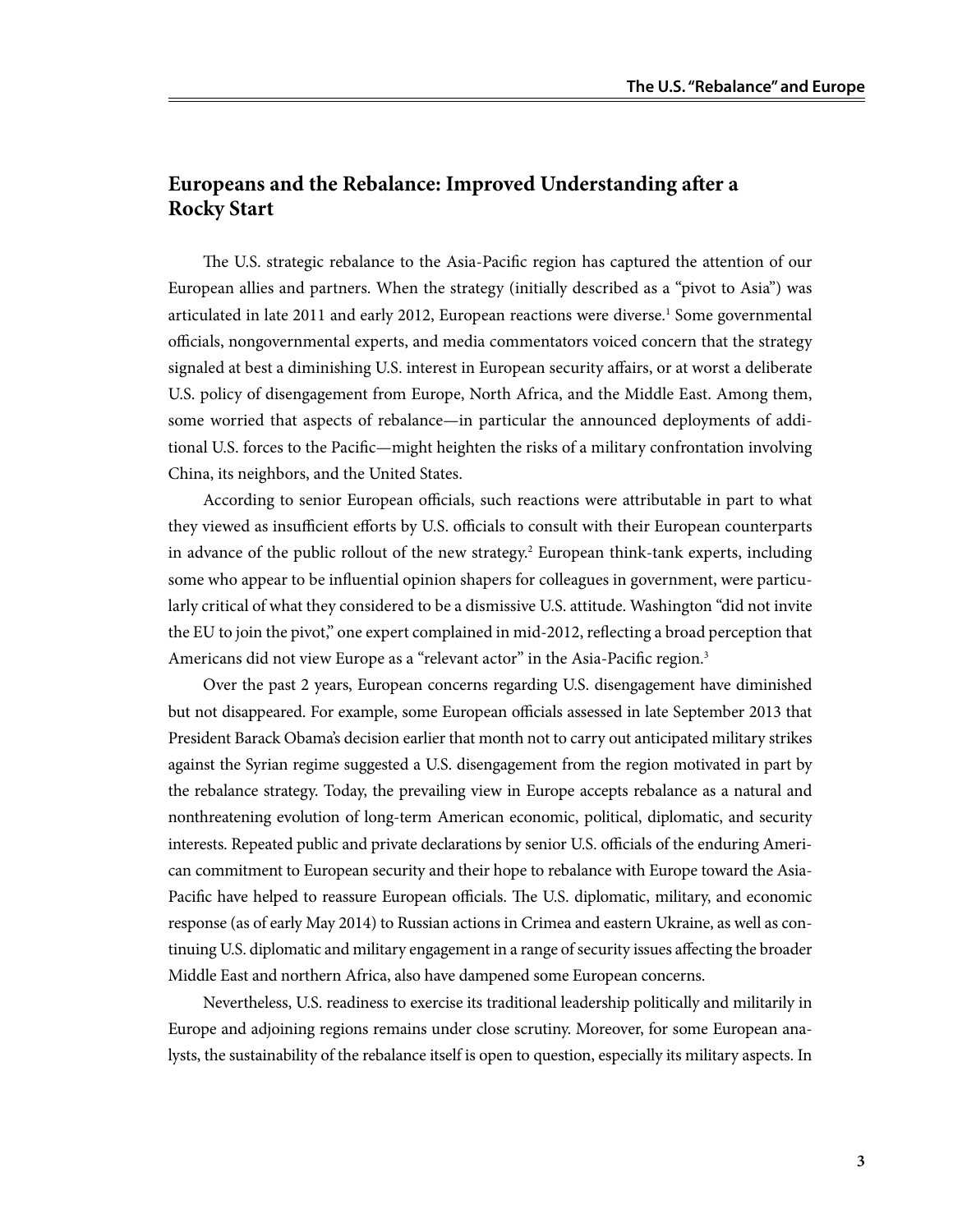their view, the new U.S. military deployments to the region—for example, the U.S. Marine Rotational Force in Darwin, Australia, and forward-basing of Littoral Combat Ships in Singapore—risk sending the wrong signal to China and U.S. allies and partners in the region. These analysts argue that Chinese officials will likely see those U.S. moves as "relatively modest" and as an "admission of American weakness," even as Beijing publicly asserts that the rebalance represents a "containment" strategy aimed at China. Some European analysts also worry that certain U.S. Asia-Pacific allies and partners might misinterpret the rebalance as an indication of U.S. willingness to back a more assertive, if not confrontational, stance on their part in response to Chinese territorial and jurisdictional claims in the South and East China Seas.

Meanwhile, the U.S. rebalance has had the positive and perhaps unintended effect of promoting European nations' attention to their national and multilateral interests and strategies in the Asia-Pacific region. References to the rebalance have become commonplace in Europe's strategic discourse—for example, in defense white papers, think-tank and press articles, and speeches and reports by government, North Atlantic Treaty Organization (NATO), and EU officials. Often described as a major new development in the geostrategic environment, the rebalance has been invoked by many European officials and experts as an additional incentive for increased European defense efforts and "responsibility-sharing" with the United States in Europe and its neighborhood.

The rebalance has also been invoked to support Europe's increased attention on a national and EU-wide basis to expanding trade, investment, diplomatic, and cultural ties with the Asia-Pacific region. In truth, however, many European governments have undertaken their own rebalance to the region since the 1990s without labeling their efforts as such. Their focus has been and likely will remain on expanding trade, investment, and diplomatic relations, especially with China. And while EU member states defer to the European Commission to negotiate trade agreements with Asia-Pacific partners, consistent with the EU's treaty obligations, the members are also vying for sales, including defense-related systems, to the region and investment from it.

Americans and Europeans have shared strategic objectives in the Asia-Pacific including liberal trade regimes, freedom of navigation, maritime security, and peaceful resolution of disputes while also promoting respect for human rights and democratic values. In 2003, seven European allies joined the United States as "core" states to launch the Proliferation Security Initiative, which has helped strengthen international efforts to stop proliferation of weapons of mass destruction by North Korea.<sup>4</sup> In some areas, however, their approaches differ and may compete. In the following sections, this assessment surveys the varied perspectives regarding the rebalance among key European actors. It concludes with policy options that might be useful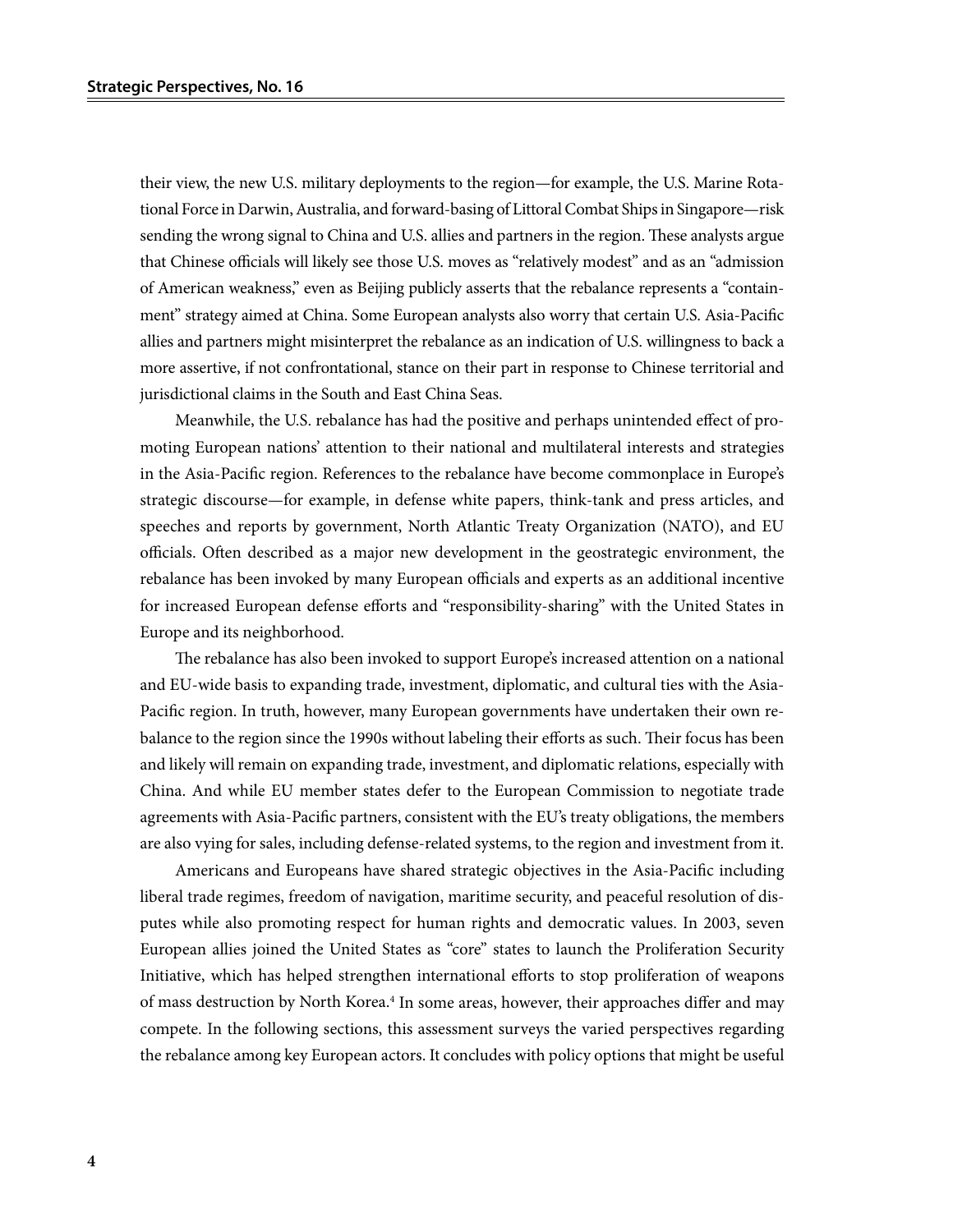in improving U.S. coordination and cooperation with European allies and partners in ways that will serve our shared strategic objectives.

### **German Perspectives**

China plays a central role in German policy in the Asia-Pacific region. Berlin, like Washington, wants to encourage Beijing to become a "responsible stakeholder" in the international community, according to senior German officials. Chancellor Angela Merkel's six visits to China since her election in 2005 are a clear indication of the priority accorded to the bilateral trade relationship. Germany is by far China's leading trading partner in Europe and ranks sixth among Chinese trading partners worldwide.<sup>5</sup> Their two-way trade nearly doubled—from \$107 billion to \$194 billion—between 2006 and 2013.<sup>6</sup> Germany and China have agreed to a "strategic relationship" that includes more than 60 "dialogue mechanisms" for senior governmentlevel contacts on issues such as intellectual property rights, cyber security, Afghanistan, rule of law, and human rights.

A successful outcome in the Transatlantic Trade and Investment Partnership (TTIP) negotiations now taking place between the United States and EU would have a significantly positive impact on China, according to senior German officials. In their view, a TTIP agreement would set international norms and standards for trade, investment, and intellectual property rights in the Asia-Pacific region that, beyond their positive commercial effects, would help steer China's evolving society and institutions toward greater openness and "Western values."

German officials do not accept the Chinese argument that the U.S rebalance is essentially a containment strategy. Officials and parliamentarians have noted, however, that U.S.-China relations turning sour or sliding into open conflict—for example, over Taiwan or freedom of navigation in the South China Sea—could present huge problems for Germany given its extensive economic ties with China.<sup>7</sup>

Beyond China, Germany has established bilateral "strategic relationships" with Japan and the Republic of Korea, and similar agreements are envisioned with India, Indonesia, Vietnam, and Mongolia. (The legacy of commercial and cultural ties established between former East Germany and Vietnam and Mongolia has proved useful to Berlin's recent efforts to upgrade relations.) These provide a framework for high-level official visits in both directions, expanded commercial contacts, and in some cases development assistance programs through the German Agency for International Cooperation.

In recent years, military sales have become an increasingly important factor in Germany's relations with Asia-Pacific partners. Germany has sold conventional submarines to the Republic of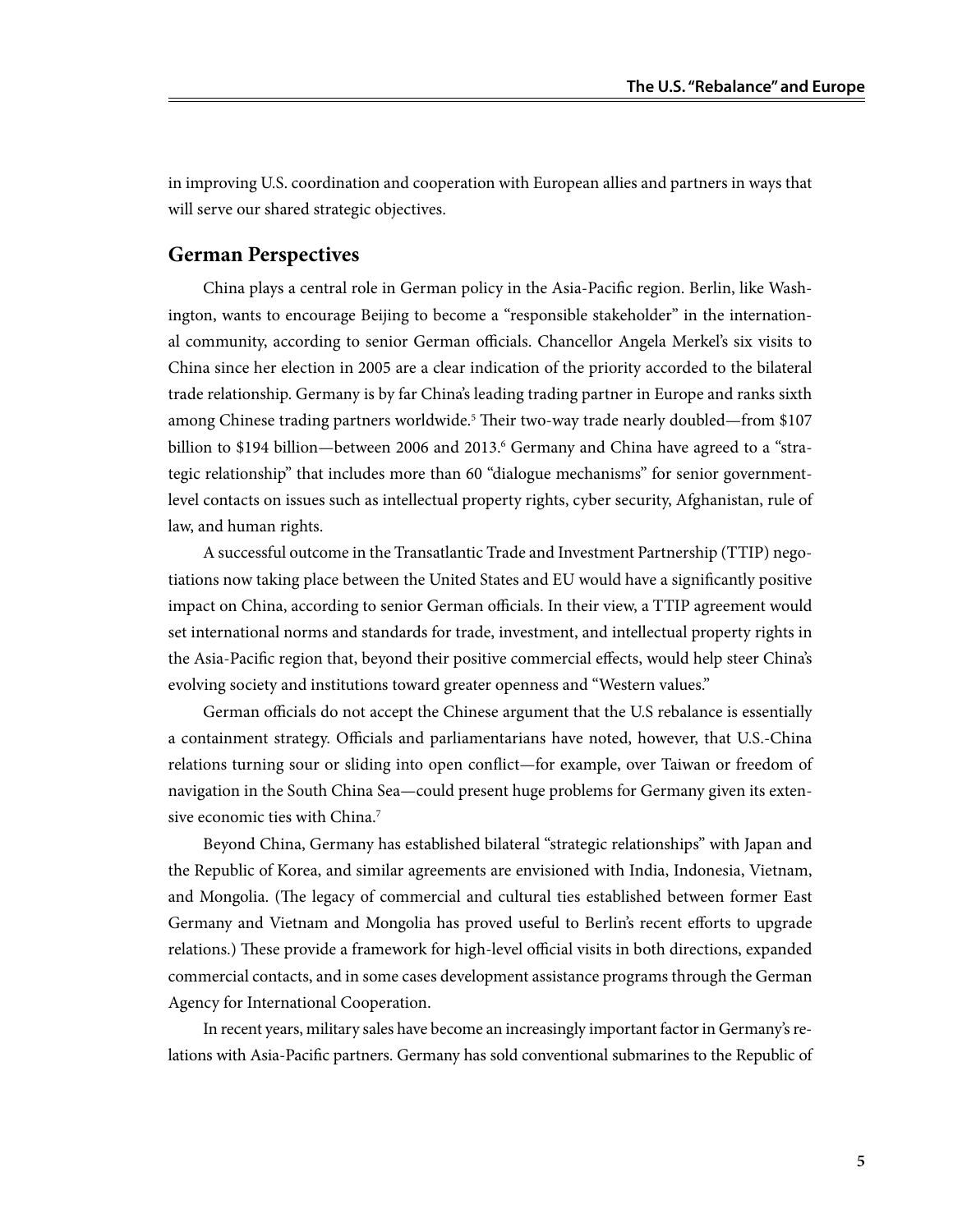Korea, India, and Singapore. Airbus Defence and Space, a multinational consortium with important German participation, reportedly has sought to sell Eurofighter combat aircraft to India, the Republic of Korea, and Malaysia. And according to press reports, Berlin has discussed unspecified defense cooperation with Vietnam and Indonesia.

 Germany's Asia-Pacific policies have an important EU dimension. Through the EU, Germany provides a range of institution-building assistance to the Association of Southeast Asian Nations (ASEAN)—for example, by training ASEAN management, legal, and public affairs personnel. Berlin is actively supporting EU free trade negotiations with Japan, which also have an important political dimension. In addition, Germany participates in EU sanctions on North Korea related to the latter's nuclear weapons program. (During a period of heightened tensions on the Korean Peninsula in April 2013, then–Foreign Minister Guido Westerwelle also publicly reassured Japan that it can "count on [German] solidarity."8 ) Moreover, German policies toward the Asia-Pacific are part of a broader strategy of strengthening ties with emerging powers such as Brazil and South Africa through both the EU and bilateral channels.

The U.S. rebalance has strengthened the hand of German officials who favor a whole-ofgovernment approach. Interministerial coordination on regional issues—and, in some cases, coordination between federal and state (*Länder)* authorities—has expanded appreciably. Meanwhile, the foreign office has shifted additional personnel to Asia-Pacific embassies and consulates and increased language training, especially in Chinese and Japanese. According to foreign office experts, many German diplomats now believe that their background in Asia-Pacific affairs eventually must be on a par with their knowledge of U.S. affairs in order to be considered for top posts.

While Germany is in many respects leaning forward in its approach to the Asia-Pacific, there are limits as well. Officials understand American expectations that as the United States rebalances, Europeans should assume a greater share of security responsibilities in regions close to Europe. Others emphasize that NATO's focus should be closer to home, especially in the wake of its drawdown in Afghanistan during 2014. Nevertheless, well-placed interlocutors within and outside the German government insist that Washington should not expect Germany to become a strategic player in Asia-Pacific security matters—either on a national basis or through NATO. Some prominent defense experts attribute this in part to pacifist sentiments among the public.

### **View from Paris**

The French have actively pursued broader and deeper trade, investment, and diplomatic relations with Asia-Pacific nations for decades. On occasion they have been controversial trail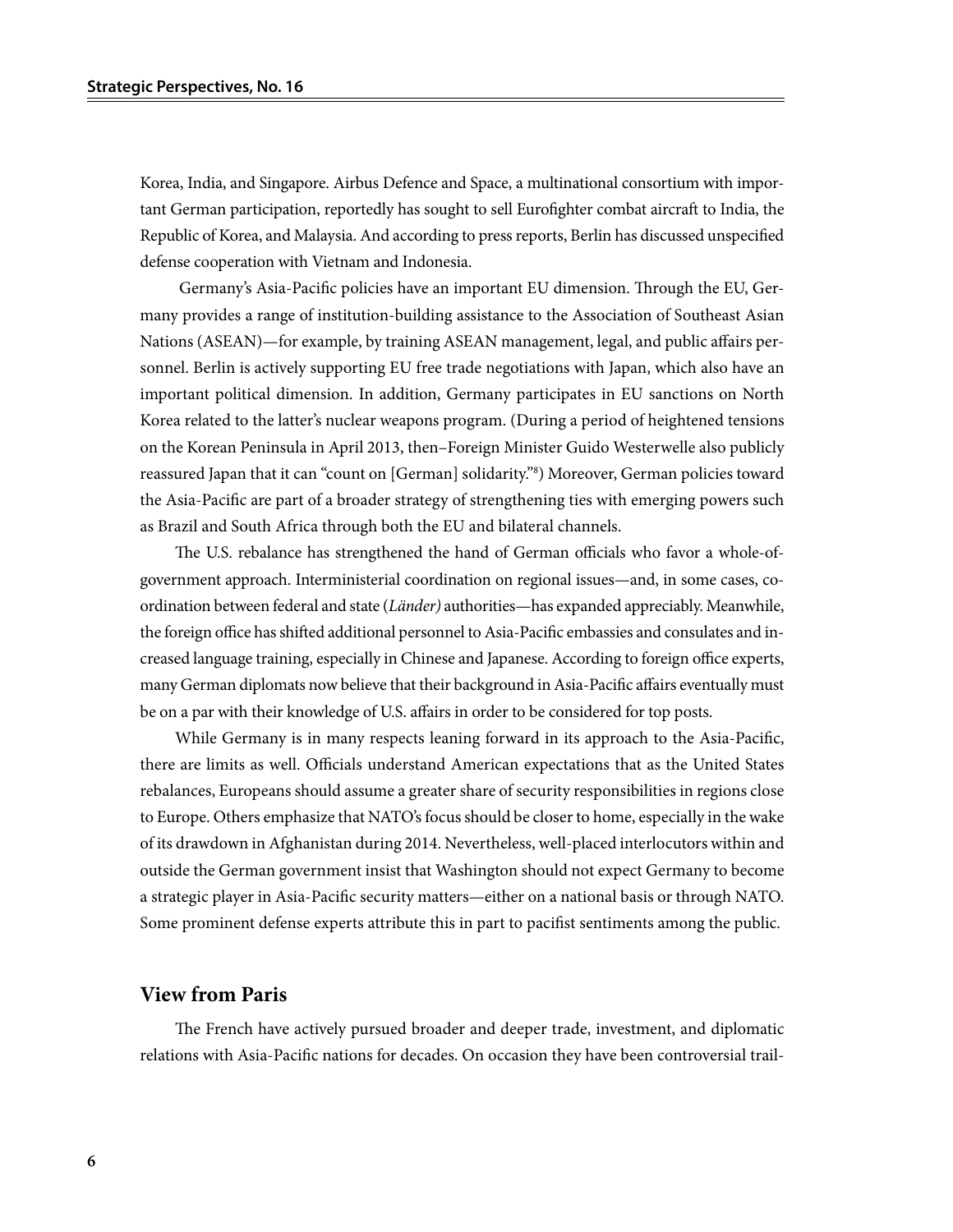blazers in that regard—for example, when President Charles de Gaulle established diplomatic relations with China in 1964.

With the loss of Indochina in 1954, France ended its nearly 70-year domination of a large swath of Southeast Asia. However, it retained sovereign control over the islands of New Caledonia, French Polynesia, and Wallis and Fatuna in the South Pacific, and La Reunion and Mayotte in the Indian Ocean. Although the total area and population (some 1.56 million) of these territories are relatively small, they belong to the "first circle" of French strategic priorities, which is to "protect the national territory and citizens."<sup>9</sup> Moreover, they represent 86 percent of France's Exclusive Economic Zone (EEZ), which covers 11 million square kilometers of the world's ocean surface—second in expanse only to that of the United States. The EEZ encompasses fishing, mineral, and energy resources that are deemed "very important" for the French economy.<sup>10</sup>

Following his election in May 2012, President François Hollande named two Asian specialists to top positions in his presidential staff.<sup>11</sup> In June 2012, his newly appointed defense minister, Yves Le Drian, traveled to the Shangri-La Dialogue in Singapore where he underscored that the Asia-Pacific region, especially Southeast Asia, "is for the French and for Europeans an integral part of our security environment."<sup>12</sup> According to a knowledgeable nongovernmental expert, Le Drian's background as the mayor of the port city of Lorient gives him a special appreciation of the strategic importance of maritime questions. Since then, the Hollande government has stepped up its high-level engagement with Asian counterparts.

Economic issues loom large in French policy regarding China, given the asymmetric relationship between the two countries. In 2013, France's commercial trade deficit with China reached \$36 billion (or 40 percent of France's total trade deficit), and its share of the Chinese market—estimated at 1.2 percent—was about one-quarter the size of Germany's.<sup>13</sup> Former Socialist Party leader Martine Aubry serves as Hollande's Special Representative for Economic Diplomacy with China and has focused on expanding the French market share in the health, food processing, and sustainable development sectors. Substantial French sales to China in the aeronautics and civilian nuclear energy sectors are handled in government-togovernment discussions. Following a pattern set by his predecessors, Hollande signed a letter of intent for the sale of 60 Airbus airliners, worth an estimated \$7.7 billion, during his visit to China in April 2013. And during Chinese President Xi Jinping's visit to France in March 2014, the sides signed contracts and investment agreements worth an estimated \$25 billion.

In recent years China's growing technological prowess, alleged violations of intellectual property rights, and reported use of cyber vulnerabilities to conduct industrial espionage against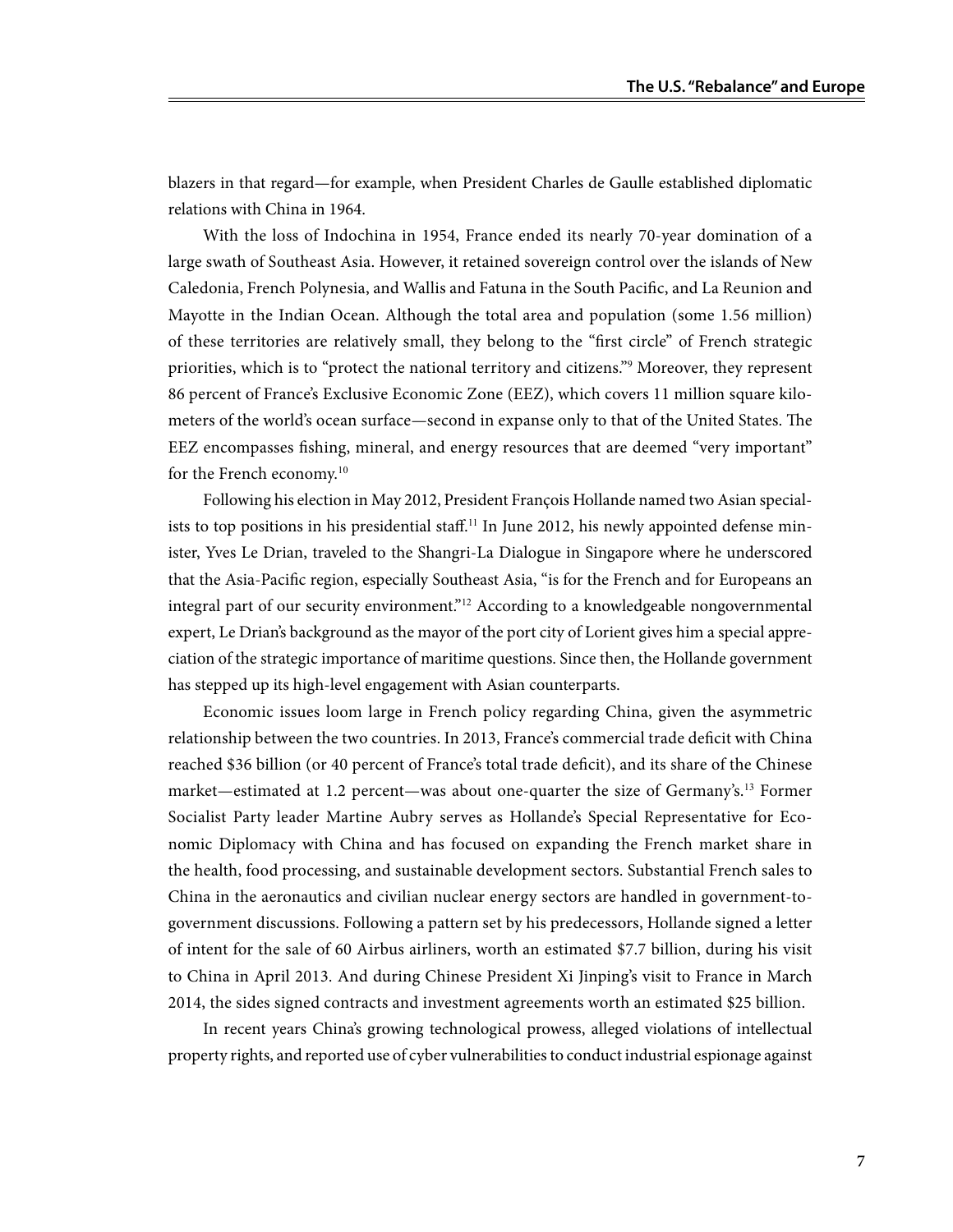French interests have apparently injected an element of caution into France's efforts to enhance its "strategic partnership" with China and, in particular, to achieve a more balanced economic relationship. Some French officials and nongovernmental experts express concern that Chinese research and development capabilities will challenge those of major Western nations, including France's important aerospace industry, within the next decade. Over time, such concern might translate into stricter French controls on technology transfers to Chinese firms.

According to French nongovernmental experts, this concern might be one reason why Paris quietly shelved previous efforts to convince other EU member states to lift the "interruption . . . of military cooperation and . . . embargo on trade in arms with China" adopted in June 1989, following Beijing's crackdown on pro-democracy protests.<sup>14</sup> Nevertheless, because the EU leaves it to member states to define the "arms" subject to the embargo, France has sold "nonlethal" military materials to China. According to a July 2013 French defense ministry report to parliament, French military equipment delivered to China from 2008 to 2012 totaled slightly more than \$467 million (in current value), while Chinese orders totaled \$671 million during the same period.15 Military-to-military cooperation between the two countries consists mainly of periodic high-level visits and faculty and student exchanges between military educational institutions, although the French have welcomed China's participation in the United Nations peacekeeping operation in Mali (following France's intervention there in January 2013) and in multinational counterpiracy operations off the coast of East Africa.

France signed a "strategic partnership" with India in 1998 and has advocated a reform of the United Nations Security Council that would include a permanent seat for India. Twoway trade expanded fivefold over the last decade, reaching \$10 billion in 2012. India's defense market is of particular interest to the French; from 2003 to 2012, India was France's second most important arms purchaser (after Saudi Arabia). Currently, French firms are building six *Scorp*è*ne*-class conventional submarines in India (apparently with technology transfer arrangements that will help India to build additional submarines) and upgrading India's Mirage 2000 combat aircraft purchased from France in 1980.16 Moreover, according to press reports, France and India are expected to conclude contracts this year for India's purchase of 126 Rafale combat aircraft (worth an estimated \$15 billion), and French officials are pursuing additional joint projects ranging from short-range missiles to light helicopters and artillery. During his July 2013 visit to India, Le Drian noted that the two militaries already conduct regular ground, naval, and air exercises, as well as officer exchanges. He proposed a large aeronaval exercise in the Indian Ocean involving the aircraft carrier *Charles de Gaulle* and Indian naval units.17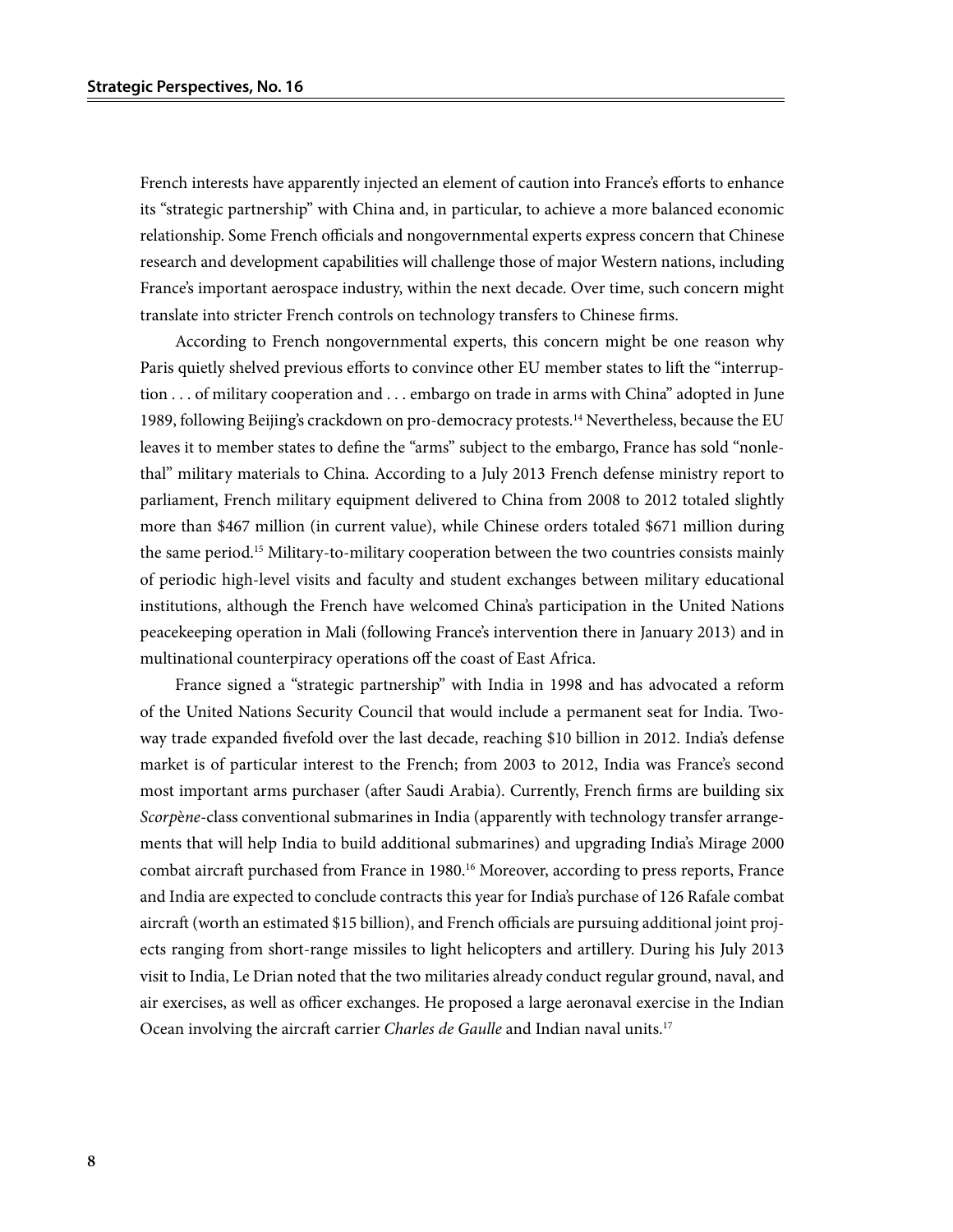The French are active in other parts of Asia as well. Paris maintains "strategic partnerships" or "strategic dialogues" with Japan, Indonesia, the Republic of Korea, Singapore, Malaysia, Australia, and most recently Vietnam. Japan and Singapore are France's largest trading partners in the region after China. Malaysia, the Republic of Korea, Australia, and Singapore ranked  $6<sup>th</sup>$ ,  $8<sup>th</sup>$ , 10<sup>th</sup>, and 16<sup>th</sup>, respectively, among the top purchasers of French military equipment from 2003 to 2012. France's relations with Australia have improved steadily since the French halted their nuclear weapons testing at Mururoa in 1996, and the two countries have authorized their respective navies to conduct surveillance and enforcement actions in the other's EEZ.

The U.S. rebalance has prompted the French strategic affairs community to pay increasing attention to Asia-Pacific security questions. Indeed, among European allies and partners, the French defense ministry is the only one that has published a comprehensive report on its national interests and strategy in the region.18 Maritime security and freedom of navigation issues in the Asia-Pacific are a priority, given their vital importance for French and broader European economic interests. State-to-state conflict remains a possibility in the Asia-Pacific region, according to France's White Book on Defense and National Security.19 Hence, as a permanent member of the United Nations Security Council and signatory of the 1976 Treaty of Amity and Cooperation in Southeast Asia, France "alongside its allies would, in the event of an open crisis, contribute politically and militarily at an appropriate level."<sup>20</sup> French officials have made it clear that, in this context, "allies" means first and foremost the United States.

Nuclear weapons proliferation also ranks high among French concerns in the Asia-Pacific region. Although North Korea's nuclear weapons and ballistic missile capabilities do not pose a direct threat to France, prominent French strategists worry that Pyongyang's behavior poses risks of proliferation of nuclear weapons technologies and/or materials to other state or nonstate actors and could prompt some in Japan and the Republic of Korea to reconsider their nuclear options. These strategists also see benefits to engaging China in a dialogue regarding the dangers of a nuclear confrontation between India and Pakistan.<sup>21</sup>

The joint communiqué issued by the French and Japanese foreign and defense ministers following their meeting in Paris in January 2014 reflects the French government's growing attention to, and desire to influence, Asia-Pacific security affairs.<sup>22</sup> After reaffirming their governments' respect for international law, support for peaceful resolution of disputes, and opposition to the use of force, the ministers noted that security in Europe and Asia is closely intertwined, and they stressed the need to calm tensions in the East China Sea. They also expressed grave concerns over North Korea's nuclear, missile, and uranium enrichment programs. Regarding Southeast Asia, the ministers reaffirmed their support for ASEAN integration and freedom of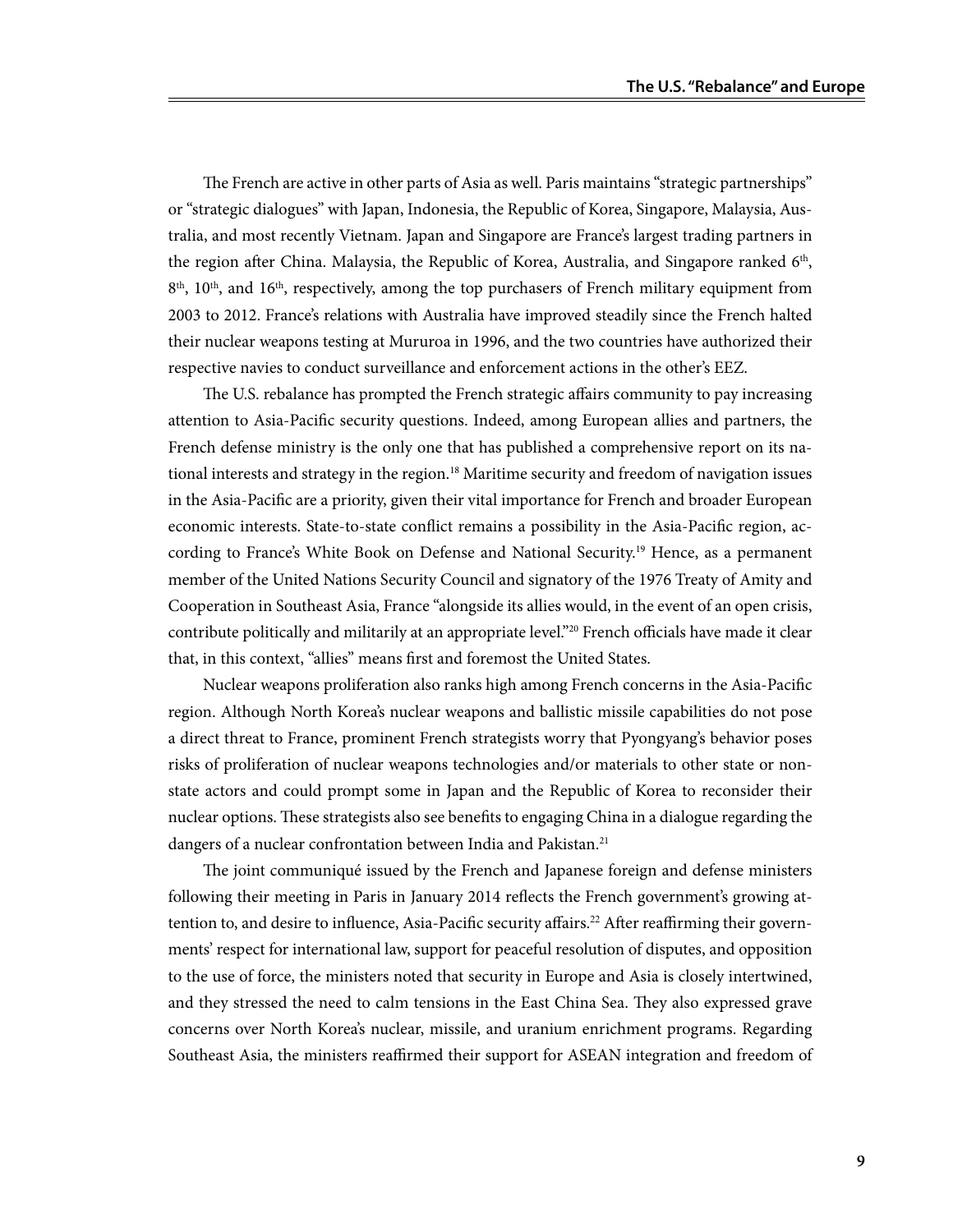navigation. The communiqué underscored the two countries' shared interests further afield, including a negotiated solution to guarantee that Iranian nuclear activities are "exclusively for peaceful uses," continued development assistance to Afghanistan, and enlarged cooperation to promote peace and stability in Africa. It also pledged to deepen bilateral cooperation ranging from defense equipment, export controls, and technology transfer to maritime security off the coast of Somalia and in the Gulf of Aden.

French officials and nongovernmental experts appear confident that the United States intends to follow through on its planned improvements of military capabilities and access arrangements in the Asia-Pacific even if the pace of implementation is slowed by U.S. defense budget constraints. French officials acknowledge that their military assets based in the South Pacific and space assets are modest in comparison with those of the United States.<sup>23</sup> However, according to these officials, France could deploy additional aerial and naval forces, thanks in part to access arrangements with Singapore and Australia. They are thus interested in improved bilateral military cooperation with U.S. forces in the Asia-Pacific region, especially in areas related to interoperability, maritime security, humanitarian assistance and disaster relief, enhanced information exchanges, and contingency planning for noncombatant evacuation operations (NEOs.)

#### **UK Perspectives**

Although a number of British officials and nongovernmental experts were disappointed by the rollout of the U.S. rebalance strategy in late 2011—and complained privately about the level of Washington's advance consultation with London—most were not surprised by the renewed U.S. attention to the Asia-Pacific region. For the most part, United Kingdom (UK) strategists seem less concerned than other Europeans that the rebalance signals a U.S. disengagement from Europe or neglect of pressing security issues in the broader Middle East and North Africa. As defense minister Philip Hammond told a Washington audience in January 2012, shortly after the release of the U.S. Defense Strategic Guidance, "However pressing the growing importance of the Asia-Pacific region is to the United States, the alliance [with] Europe is, and will remain, of vital interest to both continents."24

Still, the rebalance has had the positive effect of prompting the United Kingdom, in the words of a senior defense analyst, to "take a second look at Asia and to face the 21<sup>st</sup> century." Like their German and French counterparts, the British are pursuing a multifaceted and multidirectional effort to increase trade, investment, and diplomatic relations across the region. As one official put it: "[Our] rebalance will rely more on diplomacy than aircraft carrier groups."25 Indeed, in recent years, the Foreign and Commonwealth Office has increased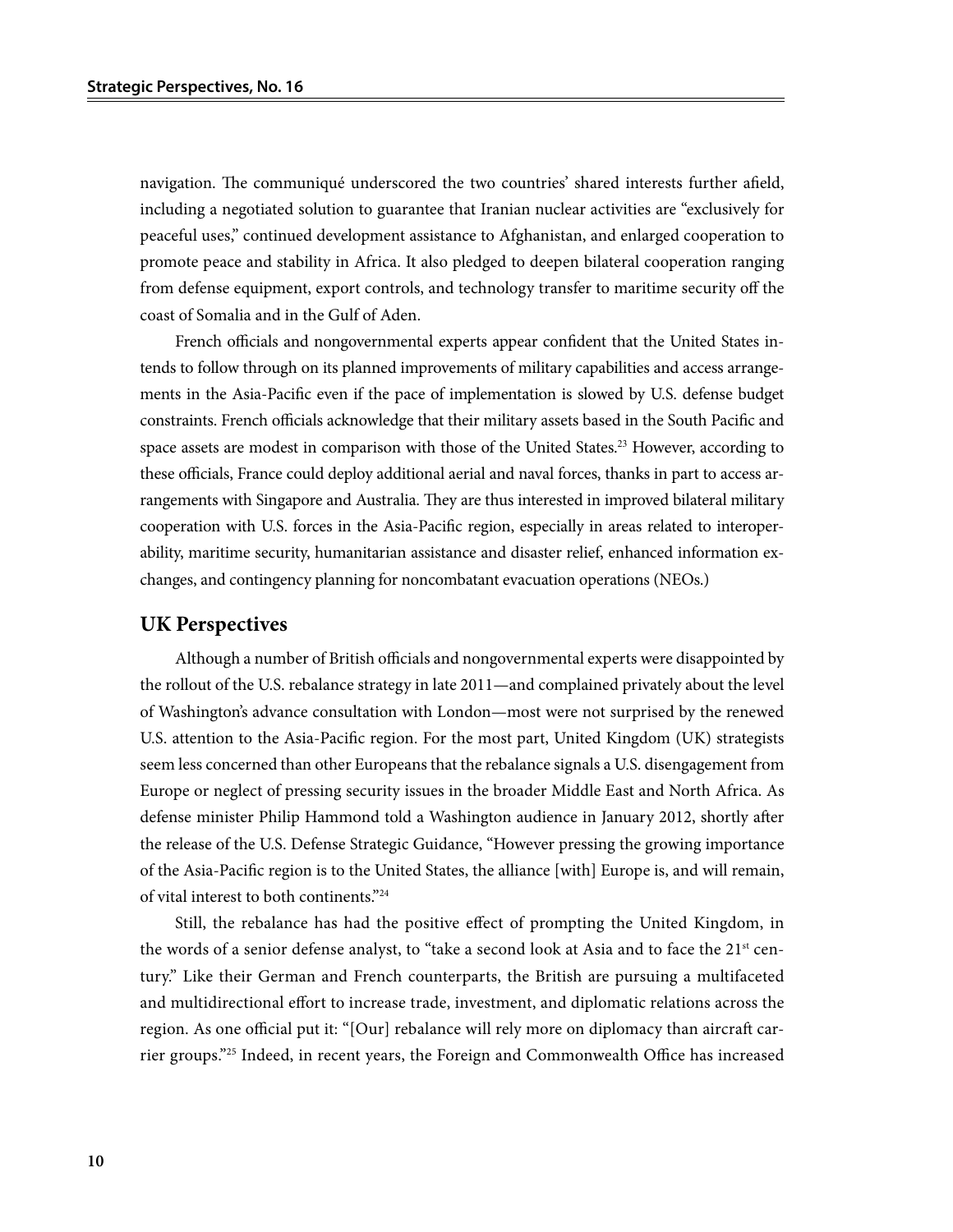its expertise regarding Asia-Pacific matters, established some 100 new positions there, and stepped up high-level visits in both directions.

China ranks high on the list of countries where the United Kingdom is pushing to expand already substantial economic relations. China was the United Kingdom's seventh largest goods export market in 2012, and it was China's third largest source of goods imports in the EU (after Germany and France). Two-way trade between the countries grew by approximately a third between 2006 and 2012.<sup>26</sup> The United Kingdom became the most popular destination for Chinese investment in the EU in 2012, reaching nearly \$9 billion. It was also the second largest EU investor in China by the end of 2012 (after Germany), with a cumulative direct investment value of over \$18 billion.27 During his visit to China in December 2013, Prime Minister David Cameron contrasted British advocacy of an EU-China trade deal with "some in Europe and elsewhere [who] want to shut China off behind a bamboo curtain of trade barriers."<sup>28</sup> Trade and investment deals totaling over \$9.3 billion were signed during the visit, which included the largest trade delegation led by a UK prime minister to China.<sup>29</sup>

Elsewhere, the United Kingdom maintains strong economic partnerships with several major countries, especially Japan, India, and Singapore. UK two-way trade with those three totaled some \$41 billion in 2012.<sup>30</sup> Japanese investment in the United Kingdom is substantial, particularly in the automobile sector. According to nongovernmental experts, the British defense industry has been very active in promoting increased government attention to the Asia-Pacific region, particularly regarding sales to Japan, Indonesia, Malaysia, and India.

In the security realm, London's overall objective, according to British defense analysts, is twofold: "to be seen in," and to improve its "situational awareness" of, the Asia-Pacific region.<sup>31</sup> Although focused work on the government's next Strategic Defence and Security Review will begin after the spring 2015 parliamentary elections, knowledgeable defense analysts predict that the review will pay close attention to the effects of rising Chinese power, including longterm risks posed by problems such as corruption, violation of intellectual property, and cyber espionage. Nevertheless, respected British defense experts assess that the United States "is likely to remain the world's only superpower in 2040."32 British policy will aim at remaining "close" to U.S. policy, one official noted, while still remaining "distinct."<sup>33</sup>

Since their withdrawal from Hong Kong in 1997, the British have maintained a small military presence in the Asia-Pacific region, consisting of a battalion-size garrison in Brunei and a maritime support facility in Singapore. According to British defense analysts, London is unlikely to increase its permanent military presence over the next few years due to the "tyranny of distance" and other operational and defense budget priorities.<sup>34</sup> But the Royal Navy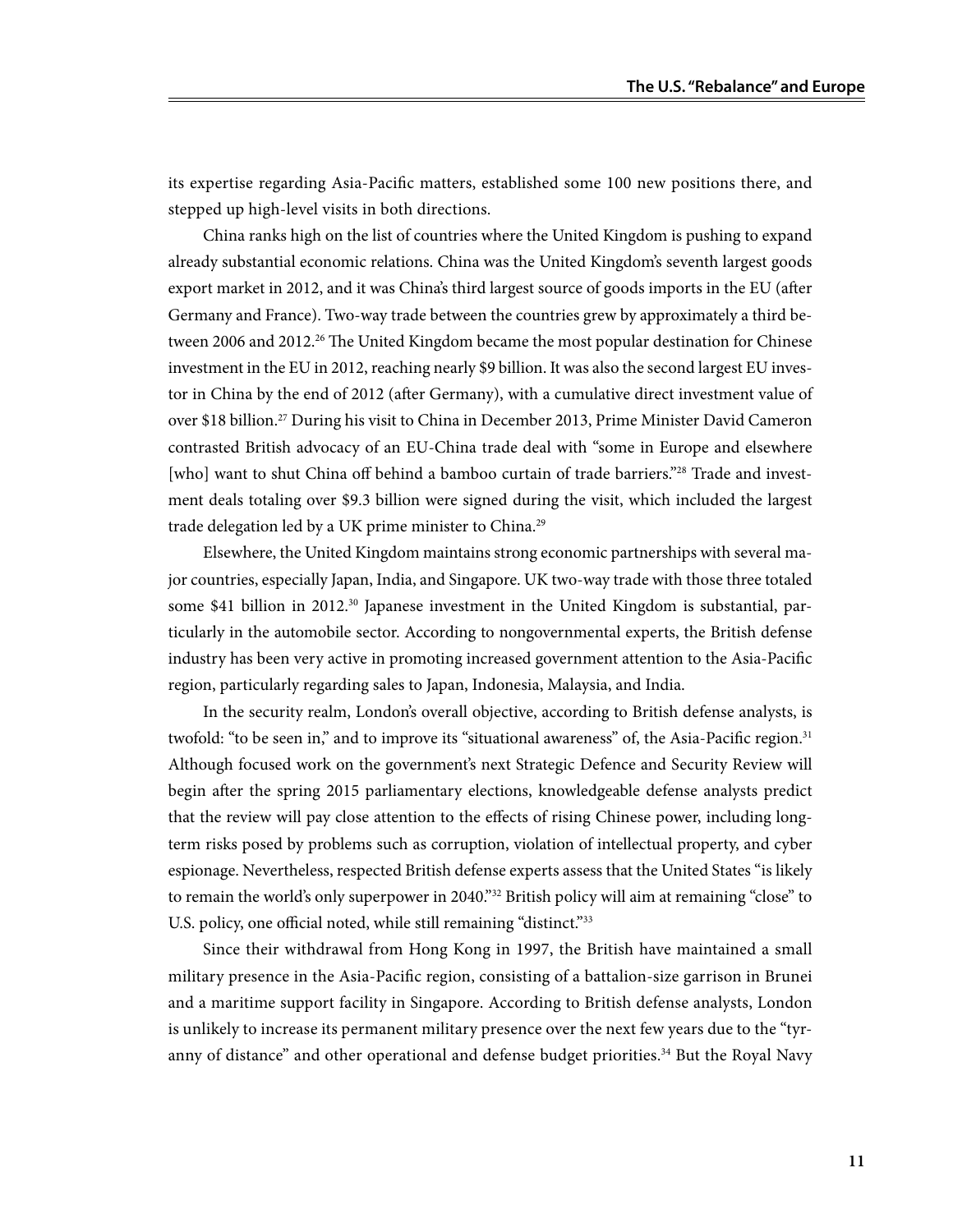is expected to continue periodic ship visits to demonstrate its interest in protecting freedom of navigation, strengthen bilateral defense ties with Australia, and participate in at least one U.S. Pacific Command (USPACOM) exercise annually. In addition, the Royal Air Force may continue occasional deployments of small numbers of Typhoon (Eurofighter) combat aircraft—for example, to Malaysia—but nongovernmental experts attribute these to London's interest in aircraft sales.

The British have pursued a variety of additional paths to enhance security-related relations with Asia-Pacific partners. For example:

■ British officials have expressed interest in reinvigorating the Five Power Defense Arrangements established in 1971 involving the United Kingdom, Australia, Malaysia, New Zealand, and Singapore. According to the officials, the forum has proved useful to keeping Singapore and Malaysia "on speaking terms" and to promoting regional cooperation on maritime security, humanitarian assistance and disaster relief, and military medicine.

■ In April 2012, the United Kingdom and Japan issued a joint statement that pledged enhanced cooperation on defense-related issues (in areas such as peace support operations, cyber security, and counterpiracy), as well as a foreign minister–led "strategic dialogue" to complement their annual political-military talks. In 2013, the two governments signed agreements for joint research, development, and production of defense equipment and sharing classified information. The visit of Prime Minister Shinzo Abe to the United Kingdom in May 2014 further strengthened economic and defense ties. As a result of the visit, Prime Ministers Abe and Cameron agreed to begin negotiations toward the conclusion of an acquisition and cross-servicing agreement, to establish a two-plus-two framework for security consultations between foreign and defense ministers, and to accelerate defense industry cooperation. The prime ministers also agreed to work toward free trade negotiations between Japan and the European Union.

■ Top-tier British professional military education institutions—the Defence Academy of the United Kingdom and Royal College of Defence Studies—have devoted important resources to expanding course participation by senior officers from the Asia-Pacific region including China. British defense attachés have been added in Vietnam, Myanmar, and Thailand.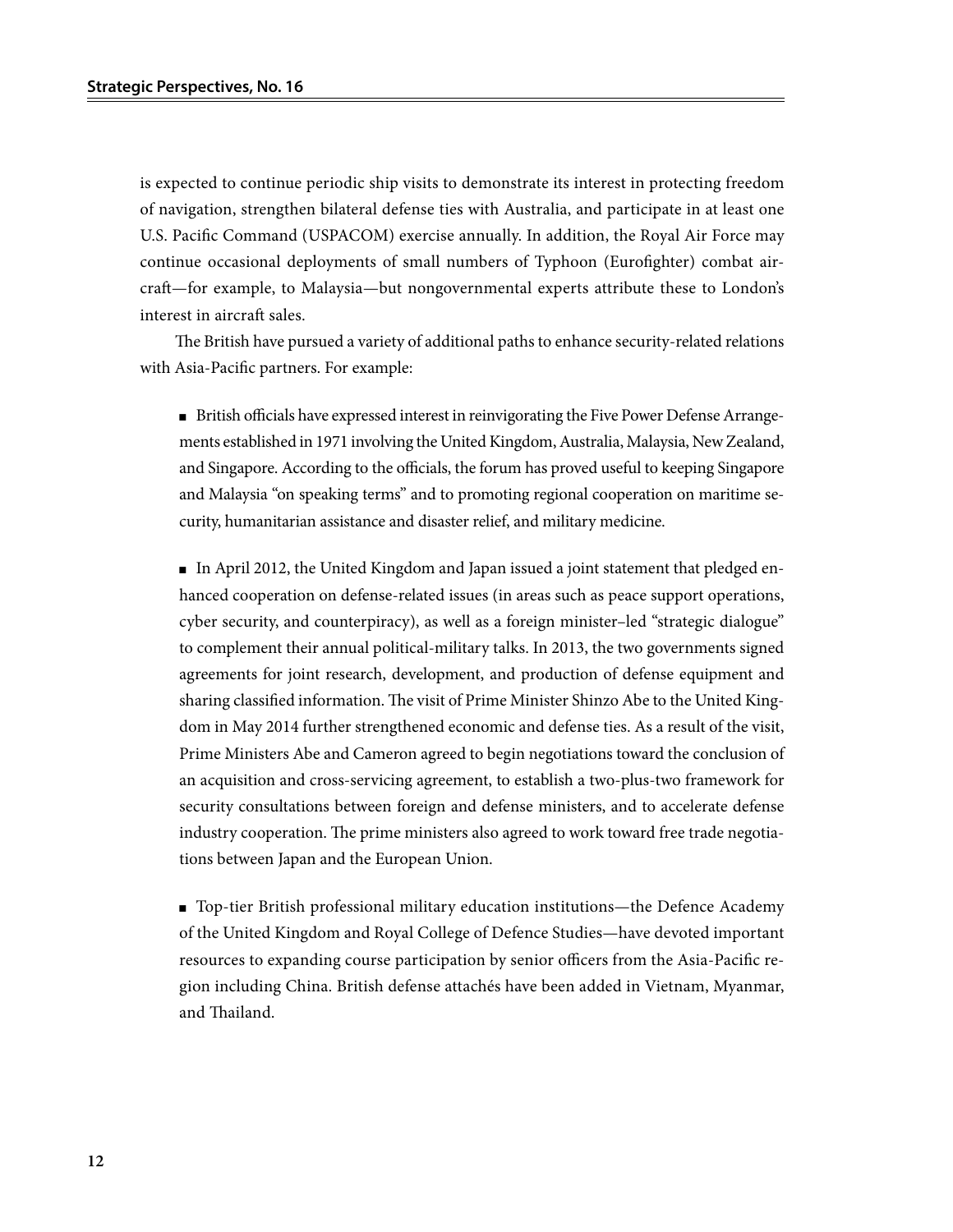### **Other European Views**

Germany, France, and the United Kingdom are not the only European allies and partners who demonstrate growing interest in the Asia-Pacific region. As is the case with the "big three," it is difficult if not impossible to correlate any specific initiatives by smaller European countries to their various perceptions of the U.S. rebalance. However, a number of indicators—including public and off-the-record statements by officials, think-tank articles, and media reports—point to a broad trend among European governments to cite the rebalance as one reason to step up their game in that region as well as closer to home.

Norway is a case in point. Defense minister Ine Eriksen Søreide acknowledges that European "fears [of U.S. abandonment] have been accentuated" by the rebalance, even if Norway sees it as a "natural response to the changes in global power structures."<sup>35</sup> She also argues that U.S. engagement in the Asia-Pacific region represents "one of the most important contributions to global security," citing the dangers posed by North Korea and, in other parts of East Asia, by a combustible mix of nationalism and unresolved territorial issues. Given this context, U.S. allies in Europe, in her view, need to demonstrate that they care about Asia-Pacific security and will support the United States in addressing security concerns there. Hence, Norway will participate in USPACOM's Rim of the Pacific exercise during June–July 2014.

In addition, Søreide argues that Europe should increase defense investment and assume a "greater share of (transatlantic) political burdens." The recent Norwegian and Danish contributions to removing chemical weapons agents from Syria show how a new transatlantic approach to burden sharing can be put into practice. Moreover, suggests Søreide, NATO should consider holding more exercises in North America. Such steps would "demonstrate that [the allies] are not only net importers of security, but in fact can be export[er]s of security, as well." Conducting more NATO exercises in the United States could also serve to improve allied military interoperability at lower cost to participating U.S. forces.

Complementing Søreide's policy approach, her ministry is seeking new opportunities for the Norwegian defense industry in Asia. In December 2013, Norway and India convened their first defense industry seminar in New Delhi, where the ministry's number two, State Secretary Øystein Bø, noted that India's military modernization effort has made it the world's largest importer of defense-related equipment.<sup>36</sup> He offered a range of possible cooperation to Indian officials and industry representatives, emphasizing Norwegian experience in producing subcomponents (for example, command, control, and communications systems) for bigger systems, enhanced capabilities for U.S. air-to-air missiles, and components for the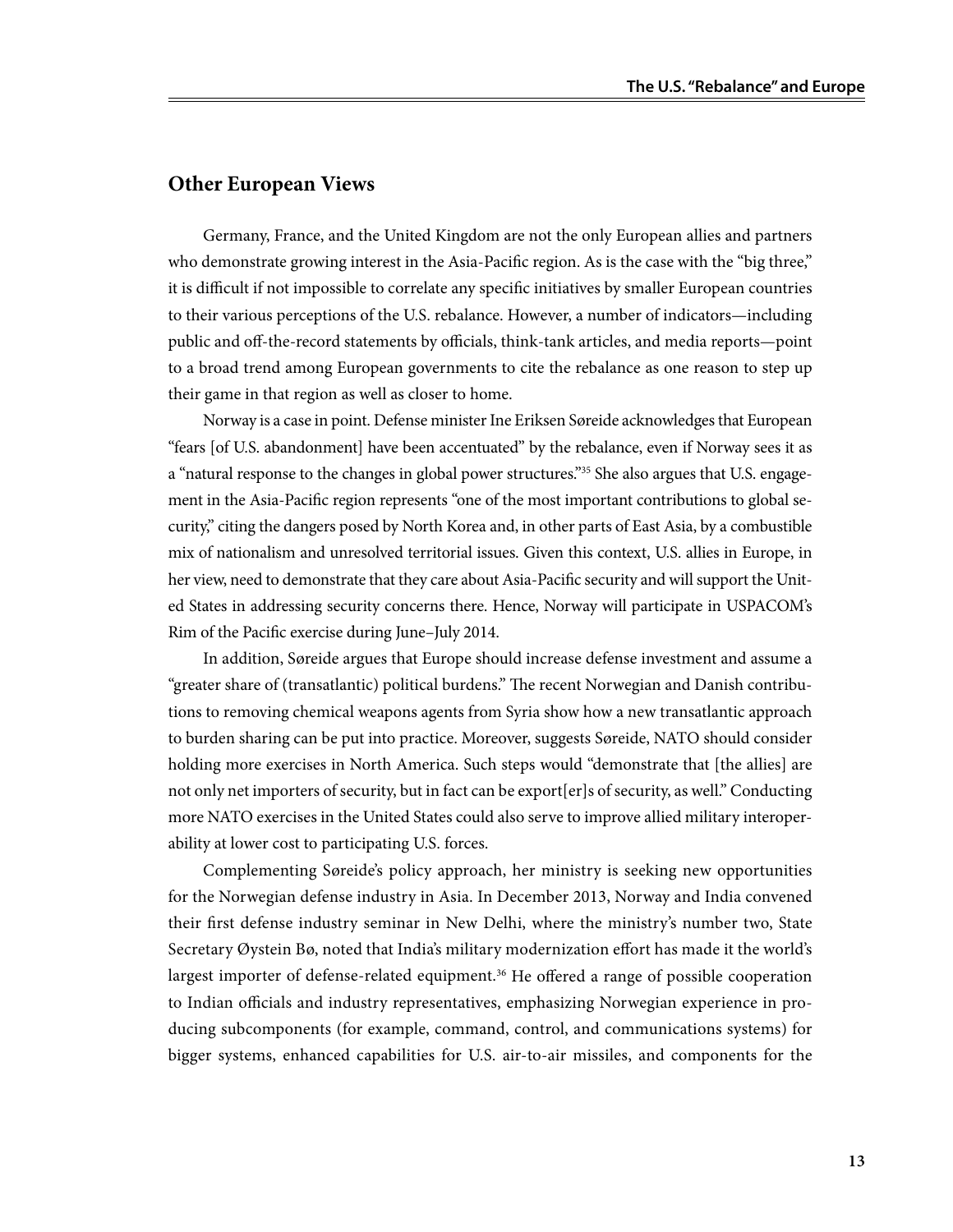American F-35 combat aircraft program. Moreover, according to Bø, Norway's strengths in integrating its components into highly complex systems and success in penetrating the U.S. defense market would make it an ideal partner for Indian defense industries looking to expand their overseas markets.<sup>37</sup>

Polish officials are generally guarded in their public statements on the U.S. rebalance, but prominent nongovernmental analysts of security affairs frequently asserted during 2011–2013 that Warsaw was seriously concerned by the perceived diminished U.S. strategic interest in the Central and Eastern European region. Given Russia's increasingly assertive foreign and security policies, exemplified in its recent annexation of Crimea and continuing pressure on Ukraine and its large-scale Zapad military exercises near Poland in the fall of 2013, Poland has sought and received additional assurances regarding American defense commitments to Poland and other NATO allies. Warsaw also has stepped up its own defense modernization plans.38

But Polish officials also are looking to expand their country's profile in the Asia-Pacific region and are working with nongovernmental security experts to draft guidelines for a regional strategy going beyond economic relations. In response to the upsurge of territorial and maritime disputes in the region, some of these experts are recommending more EU involvement in the form of enhanced political ties, military exchanges, and the promotion of Organization for Security and Co-operation in Europe-like multilateral structures for cooperative security.<sup>39</sup>

Meanwhile, Poland is energizing its multilateral and bilateral relations with Asia-Pacific partners. China is Poland's largest trading partner market in Asia (followed by the Republic of Korea, Japan, and India), and Poland-China relations were upgraded to a "strategic partnership" in 2011. Polish nongovernmental experts are advocating increased outreach to the ASEAN countries, especially in military sales, where they believe Poland may have a competitive advantage in furnishing less than cutting-edge equipment to governments with modest defense budgets.<sup>40</sup>

#### **NATO Perspectives**

NATO as a whole has not come to grips with the U.S. rebalance, according to several members of its International Staff. Several Central and Eastern European allies, plus a few on the Alliance's southern flank, remain worried that the rebalance might translate into decreased U.S. attention to NATO and concomitant U.S. pressures for allies to do more in terms of capabilities development and crisis management operations in the European neighborhood. It is unclear whether such concerns have been significantly eased by the U.S. response (as of early May 2014) to events in Ukraine. On the other hand, according to NATO experts, France, the United Kingdom, and Canada are said to take a strategic view of the Asia-Pacific security environment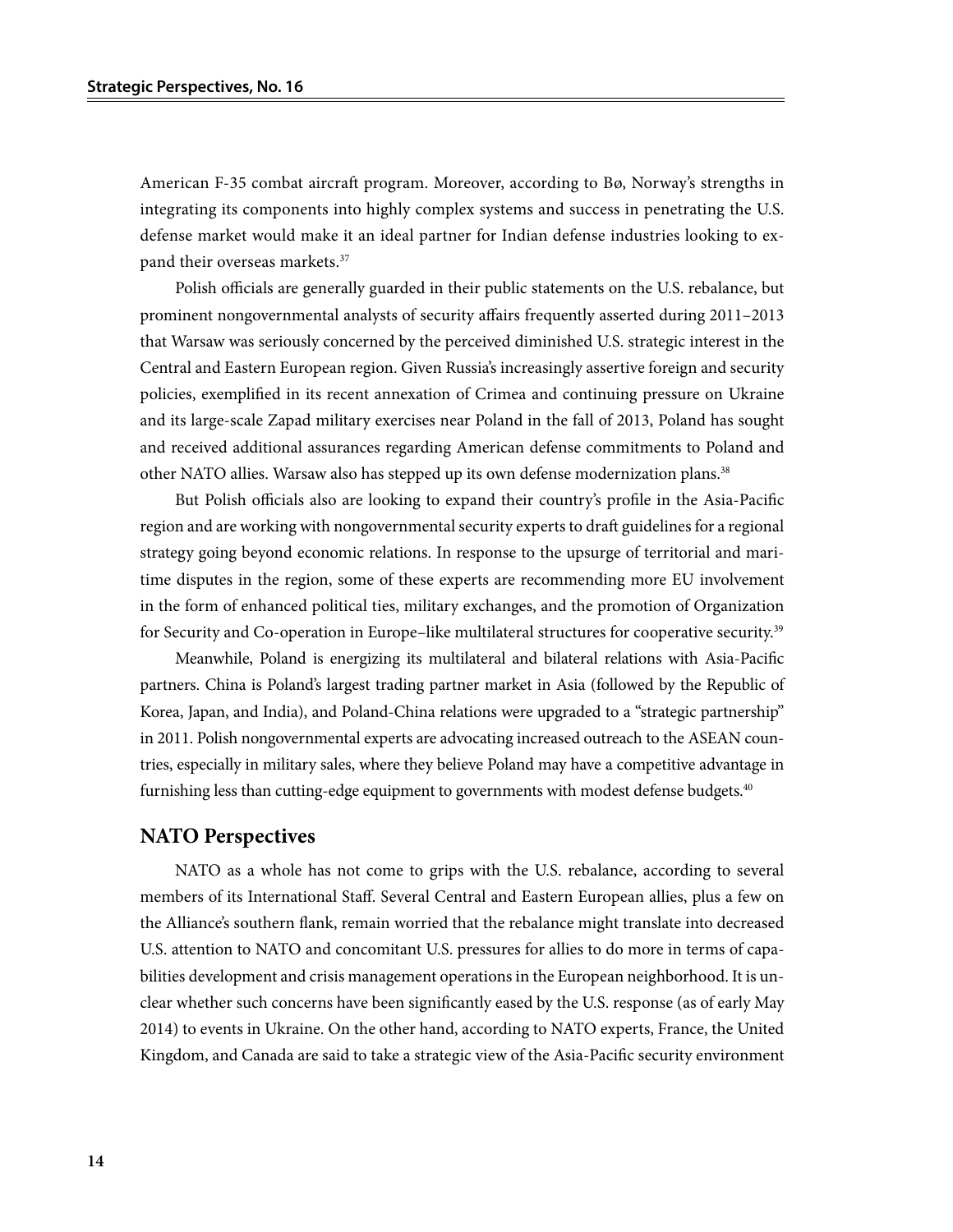that aligns more closely with Washington's. For example, they have reportedly been particularly strong proponents of NATO's firm statements on the North Korean nuclear issue.

These differing national outlooks result in a lack of consensus on what role, if any, NATO should play in the region beyond its current political declarations and "Individual Partner Cooperation Programs" with those countries, notably Australia and Japan, willing to contribute to NATO operations and/or trust funds for postcrisis stabilization in Afghanistan and/or Libya. (Australia is also a participating partner in NATO's Special Operations Headquarters.) Moreover, while some allied officials and nongovernmental experts have suggested in general terms that NATO should "export" its democratic values, interoperability standards, and training and operational experience to further stability and security in the Asia-Pacific region, practical approaches have proved difficult to nail down. As some International Staff officials point out, several NATO allies have recoiled from the high costs of sending NATO experts to the Asia-Pacific region, especially when the same allies are having difficulty manning and resourcing the new Alliance command structure. Moreover, the organization's two "Partners Across the Globe" in Northeast Asia, Japan and the Republic of Korea, experience periodic strains in their bilateral relationship.

Notwithstanding hesitations on the NATO side, there are signs of interest in improved relations with the Alliance from Asia-Pacific governments. For example:

■ In a speech to the North Atlantic Council (the Alliance's top decisionmaking body) in January 2012, Australian Foreign Minister Kevin Rudd called for increased NATO (and EU) engagement in Asia—for example, in maritime security matters—since "our region's future will directly affect both sides of the Atlantic."<sup>41</sup> According to a NATO official, Australian interlocutors were interested in NATO's work on "smart energy" as well.

■ The joint NATO-Japan declaration signed in April 2013, during Secretary General Anders Fogh Rasmussen's visit to Tokyo, envisages closer cooperation in areas such as crisis management, peace support operations, humanitarian assistance/disaster relief, cyber security, and counterpiracy. According to one NATO official, this declaration reflects Japan's interest in expanding multilateral support for its security interests to complement its reliance on the U.S. treaty commitment.

■ China's need to conduct a NEO during the 2011 Libyan crisis prompted Chinese interest in NATO's multilateral cooperation for such operations. Chinese officers now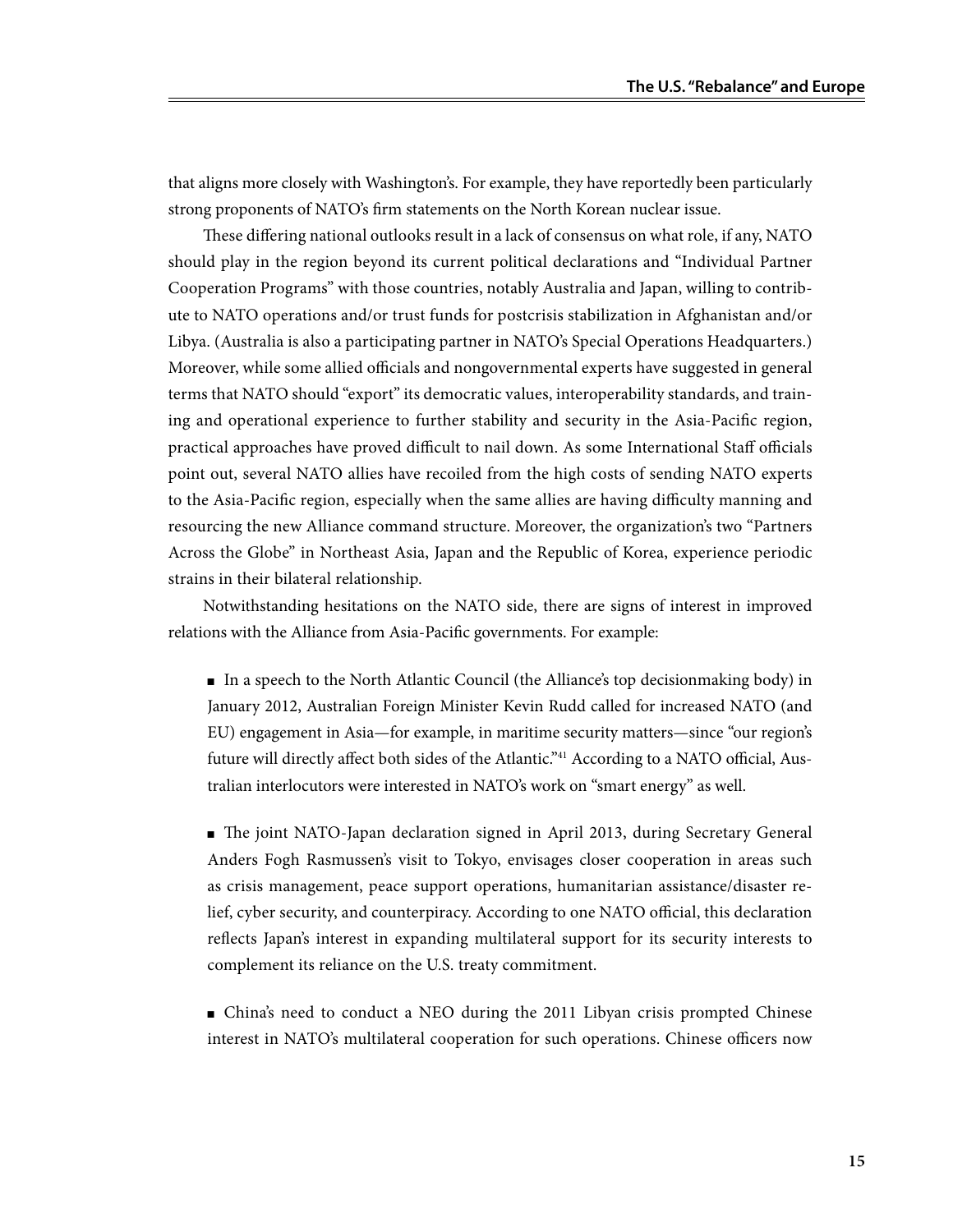participate in unclassified familiarization courses at the NATO Defense College, and Chinese officials have participated in NATO's discussions with partners on counterpiracy and counterdrug issues held in the "28+19" format at the level of NATO's Deputy Permanent Representatives.

■ Republic of Korea officials are reportedly very interested in "political dialogue" and "practical cooperation" with NATO—for example, regarding cyber defense, response to terrorism, and multilateral cooperation in peace support operations—under the auspices of their September 2012 Individual Partnership Cooperation Program. The Republic of Korea, Singapore, and Malaysia have reportedly expressed interest, in principle, in participating in NATO's post-2014 Operation *Resolute Support* in Afghanistan.

## **EU Perspectives**

The U.S. rebalance has stimulated greater discussion of Asia-Pacific issues within the European Union, according to officials of its European External Action Service, but how the EU will respond is still not clear. The EU has a longstanding "strategic partnership" with China, its largest trading partner in Asia, and is negotiating a Free Trade Agreement with Japan, its second largest Asian trading partner. The EU is a "dialogue partner" of ASEAN and member of the association's Regional Forum, as well as the Asia-Europe Meeting, and it remains ASEAN's third largest trading partner and continues to be its biggest source of foreign direct investment.

In practice, economic issues have dominated EU interests in the Asia-Pacific region, although in recent years political dialogue and cooperation on nontraditional security interests such as climate change and environmental protection have moved higher on the EU's agenda. In some areas, internal differences among EU member states inhibit the formulation and/or effective implementation of a common EU approach. As one nongovernmental observer points out, "[W]hile Chinese diplomacy sometimes divides the Europeans, they also do a good job of dividing themselves. The southern Europeans are the most reluctant to make human rights an important part of the EU-China relationship. And the northerners are the most willing to support protectionism against Chinese imports. The 'big three'—Britain, France, and Germany dominate EU foreign policy, but are inclined to do their own thing on China."<sup>42</sup>

Like NATO, the 28 EU member states (22 of which also belong to the Alliance) do not have a shared assessment of the security challenges and/or opportunities in the region, and some are not convinced that the rebalance, in practice, will fundamentally change the transatlantic relationship. Moreover, while EU member states and officials believe the United States expects its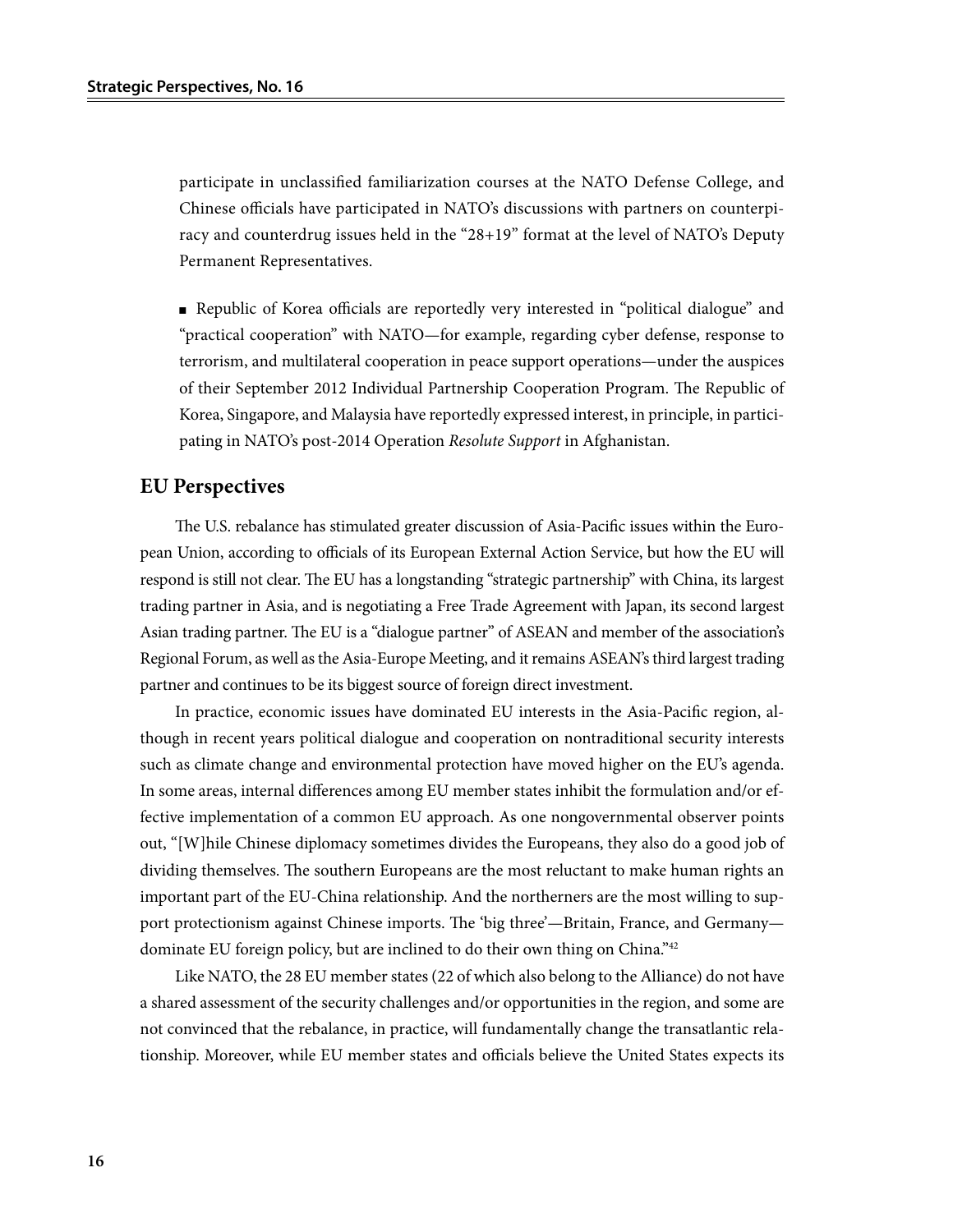transatlantic partners to take on a greater share of the security burden in and around Europe as evidenced in the frequent references to the rebalance in EU documents and in speeches by its officials dealing with the organization's Common Security and Defense Policy—EU officials acknowledge that their ability to deliver is relatively constrained by political differences and low (and in several cases declining) defense spending. Indeed, the December 2013 European Council meeting of heads of state and government produced only modest advances in the member states' commitments to improve their defense capabilities. And there appears to be little if any correlation between the U.S. rebalance and the EU decisions over the past year to undertake limited military missions to train the armed forces of Mali and to assist African peacekeepers in the Central African Republic.

There are signs, however, of a growing EU inclination to play a role in political and security issues involving Asia-Pacific partners. For example, the scope of EU-Japan relations has expanded steadily since their 1991 Joint Declaration. While economic issues remain crucial, the two sides have raised their relations to a "higher, more strategic plane," which now encompasses cooperation on "global issues" from gender equality, Millennium Development goals, and climate change to nonproliferation, maritime security, and outer space.<sup>43</sup> In addition, the EU's High Representative, Catherine Ashton, has issued formal statements on behalf of the organization criticizing North Korean nuclear weapons and ballistic missile activities, expressing concern over China's decision to establish an "East China Sea Air Defense Identification Zone," and deploring the violence in Thailand and urging political dialogue among all parties.

At the same time, some EU officials see opportunities to expand practical cooperation with China. Chinese representatives reportedly surprised Ashton at the June 2013 Shangri-La Dialogue when they expressed interest in cooperation with the EU in security-related areas. Chinese participation in counterpiracy operations off the coast of Somalia (where Chinese naval units have become familiar with the EU's Operation *Atalanta*) has reportedly piqued Chinese interest in exploring a coordinated effort with the EU in the Gulf of Guinea, where Chinese nationals face terrorist and piracy threats. In addition, Chinese officials have shown growing interest in EU stabilization and capacity-building operations in Africa, particularly following China's decision to contribute military personnel to the UN peacekeeping force in Mali.

EU officials would welcome improved cooperation and coordination with the United States in areas related to the rebalance. The framework for such efforts already exists under the common agenda agreed to by Ashton and then–Secretary of State Hillary Clinton in their July 2012 Phnom Penh statement, which "welcomed the central role played by ASEAN" and "an active and constructive role for China" in the Asia-Pacific region. It also committed the United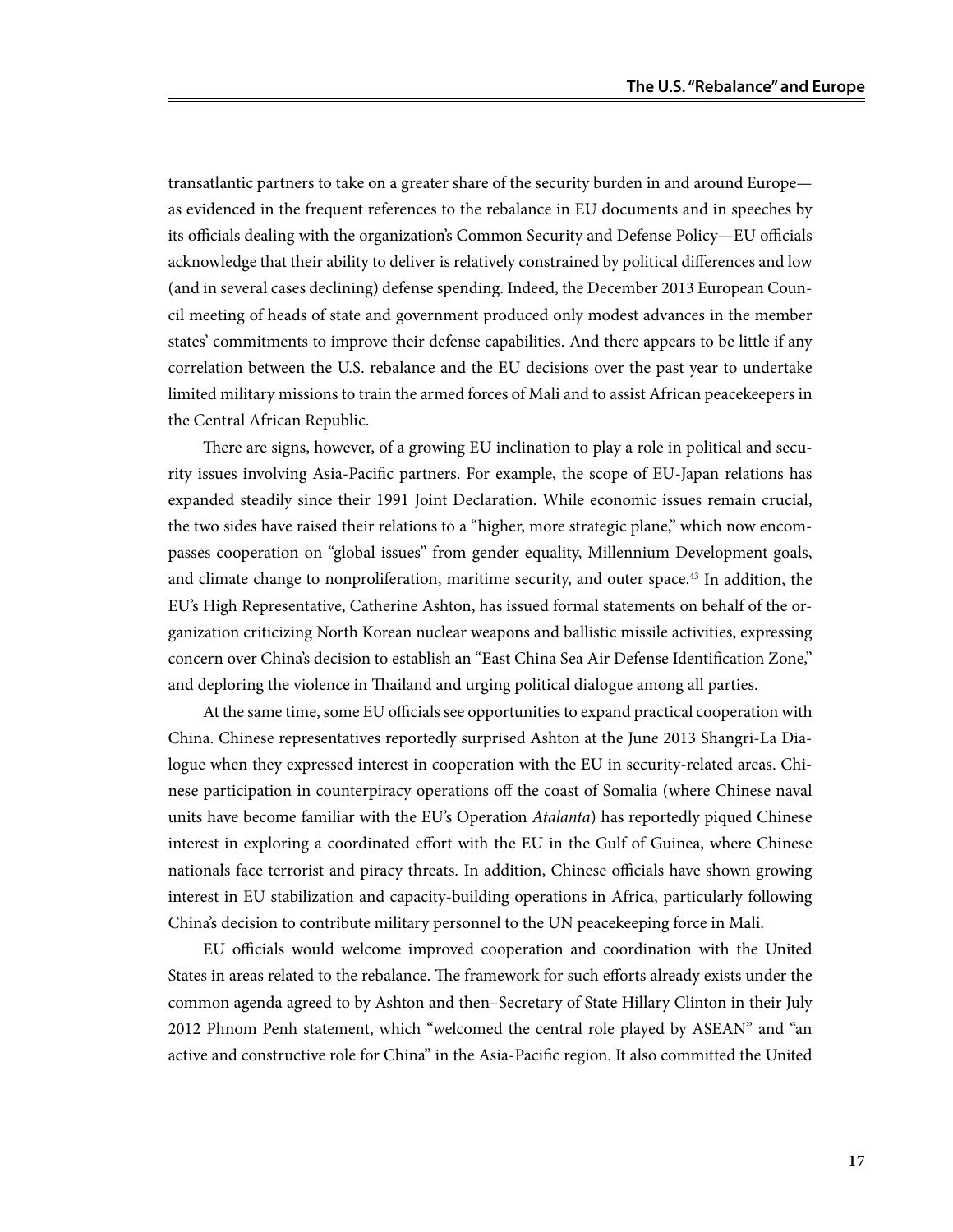States and EU to strengthening cooperation in areas such as maritime security, peaceful resolution of territorial and maritime disputes, nonproliferation, and sustainable development.<sup>44</sup> However, according to European officials, there has been little practical follow-up. EU officials also stress that a successful conclusion of the TTIP negotiations would significantly benefit U.S.- EU cooperation since it would help strengthen international norms and standards relevant to separate U.S. and EU trade negotiations with the region.

#### **Options for Improved U.S.-European Cooperation**

Since 2012, European officials have welcomed assurances by high-level U.S. officials that, as stated by then-Secretary Clinton, "We want Europe to engage more in Asia along with us, to see the region not only as a market, but as a focus of common strategic engagement."45 Indeed, "common strategic engagement" makes sense for several reasons. For example:

■ A top strategic challenge for the United States and its allies and partners in Europe and Asia is to sustain a rules-based international order founded on open markets, freedom of navigation, respect for the rule of law, and the peaceful resolution of disputes. European support for an open, liberal international order serves to reassure U.S. allies and partners in Asia—who share the same values—of broad backing within the Euro-Atlantic community. Underscoring this point could tend to dampen any fears among our Asia-Pacific allies and partners of isolation or abandonment in the face of increasing Chinese assertiveness and challenges to the existing order in the region. The Japanese media's extensive coverage of the January 2014 joint Japanese and French foreign and defense declaration is evidence that expressions of international solidarity matter.

■ A collective defense alliance in the Asia-Pacific region that would resemble NATO's role in the transatlantic relationship is an unlikely prospect for the foreseeable future. However, the demonstrated strength and resilience of NATO is a critical factor in the strategic calculus of Japan and the Republic of Korea. Tokyo and Seoul pay close attention to how the Alliance develops its common strategy and capabilities, and how it decides on and conducts its operational engagements. Of particular interest to U.S. Asian allies is the manner in which NATO manages its nuclear weapons declaratory policy, consultations, and posture—and more recently its decision to deploy missile defenses. As nonnuclear weapons states, their national security is closely tied to the extended deterrence assured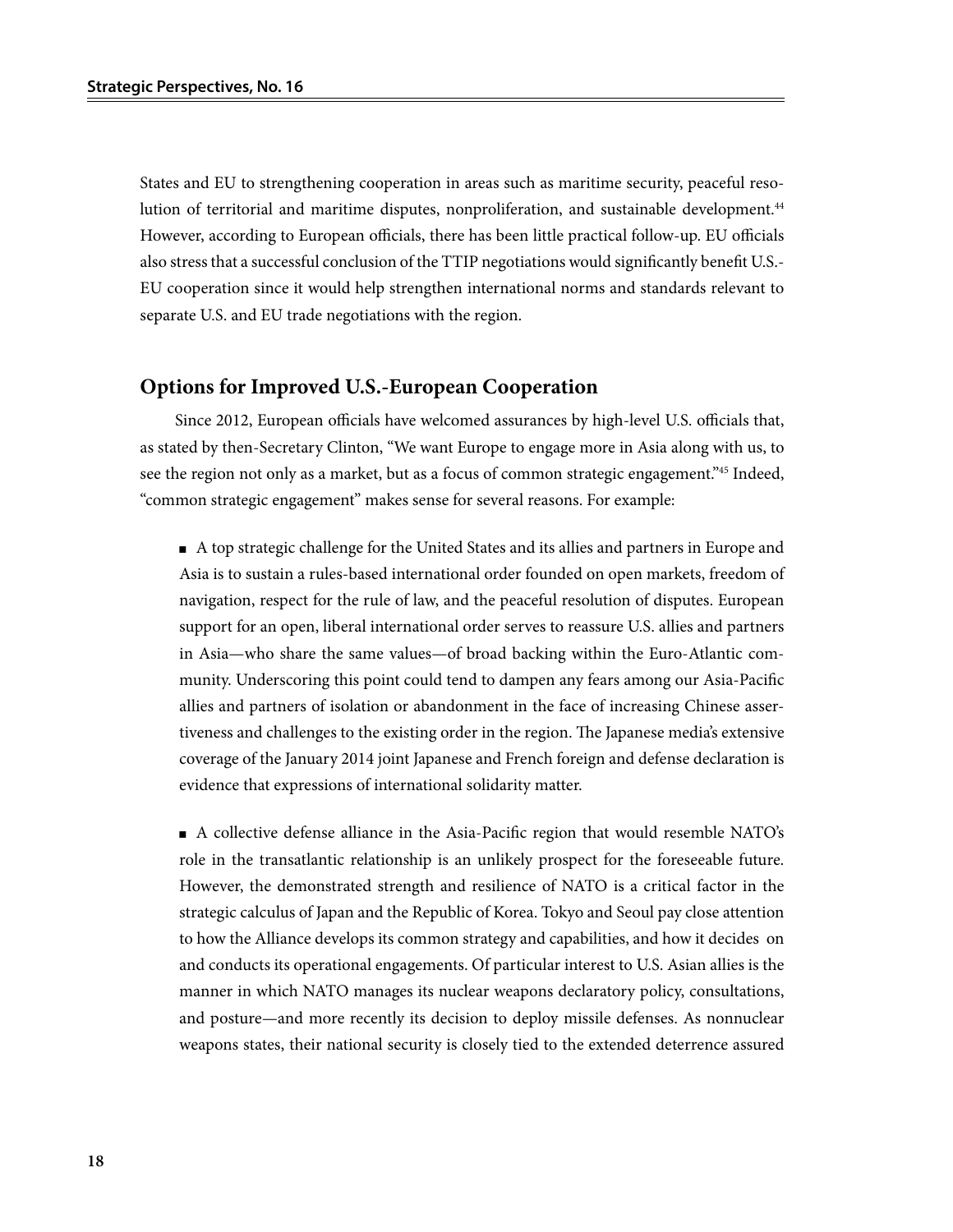by Washington. Hence, any perceived disunity within the Alliance on nuclear and missile defense questions that would call U.S. extended deterrence in Europe into question would reverberate badly in Asia.<sup>46</sup> Similarly, any prospect of a NATO deal with Russia on nonstrategic nuclear weapons that would have the effect of sanctioning a transfer of Russian nonstrategic weapons east of the Urals would be very worrisome to Seoul and Tokyo.47

■ During recent discussions in Seoul and Tokyo, political leaders and former senior government officials expressed concerns about the implications of Russia's annexation of Crimea and the unfolding crisis in Ukraine for security in Asia. In particular, U.S. leadership in fashioning an effective response to Russia's use of coercion to alter the status quo is viewed as critical to enhancing deterrence against a recrudescence of a similar assertiveness in Asia. The April 10 editorial in Japan's *Nihon Keizai Shimbun* noted: "A certain major power has changed Ukraine's border by force. A strong U.S. military presence is essential to prevent a similar situation from appearing in Asia."48 In an April 5 editorial in *The Japan Times*, former Minister of Defense and present member of the Lower House of Japan's Diet Yoriko Koike criticized China for its abstention in the United Nations Security Council vote against Russia's action in Crimea and added: "Every country in Asia is bound to draw only one conclusion from China's tacit approval of Putin's Crimean land grab: China too thinks that might makes right, and if it believes it can get away with invading disputed territories . . . it will do so."49

However, absent demonstrated and sustained U.S. efforts to engage Europeans both bilaterally and in multilateral forums in "rebalancing together," their past (or in some cases lingering) concerns regarding U.S. "disengagement" from Europe and its regional security concerns are likely to resurface. Such engagement efforts could take different forms. For example:

■ Senior European officials at the governmental level, NATO, and the EU have stressed the importance of high-level, regular, and substantive consultations with U.S. officials on diplomatic, economic, and security aspects of the rebalance. To optimize their effectiveness, such consultations should go beyond U.S. and European informational briefings of ongoing activities. They should also cover priorities and options for future strategies. Such consultations would help prevent possible European and U.S. misperceptions regarding their respective strategies and improve chances of coordinating (or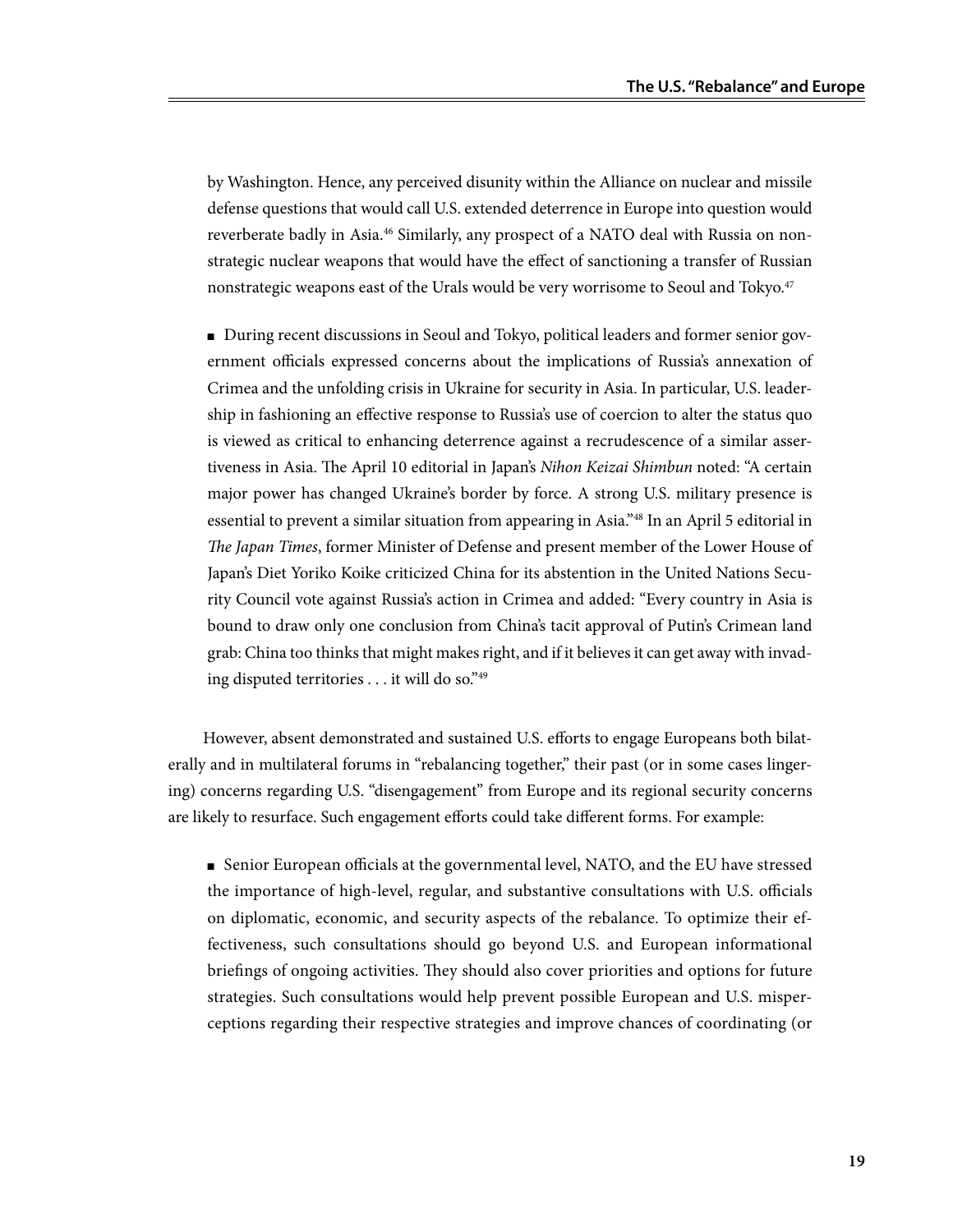at a minimum deconflicting) their policies toward Asia-Pacific partners in ways that reinforce common transatlantic interests.

■ Such consultations could be complemented by specific bilateral and/or multilateral arrangements with European allies who have special expertise regarding major Asia-Pacific partners. For example, U.S. and European officials could usefully discuss indicators of whether China's or North Korea's behavior is becoming less or more assertive. Others might discuss how best to ensure convergent "strategic messaging" among the transatlantic allies regarding sensitive issues such as nuclear risk reduction measures involving India and Pakistan or territorial disputes between Japan and China.

■ Expanded military-to-military relations between USPACOM and the commander of French maritime forces in the Pacific could improve their interoperability and mutual situational awareness. British officials would also be interested in elevating the status of their representative to USPACOM. These expanded relationships would underscore the shared U.S., French, and British interests in freedom of navigation, and facilitate cooperative planning for a range of contingencies including humanitarian assistance, disaster relief, and NEOs. These expanded contacts could be harmonized with the command's already close relation with the Australian military.

■ The United States could propose that NATO consider expanding its maritime security activities (including counterpiracy, counterterrorism, and humanitarian assistance and disaster relief) to intersect with those of U.S. Central Command in the Indian Ocean. The success of EU's counterpiracy Operation *Atalanta* off the coast of Somalia could also free up assets for a wider regional mission in coordination with NATO. Such a mission could involve other navies interested in ensuring the security of sea lines of communication linking Europe, Gulf energy producers, and Asia-Pacific trading partners—for example, India, Australia, New Zealand, China, and possibly Pakistan.

■ Reinvigorating the U.S.-EU cooperation in the Asia-Pacific region envisaged by the 2012 Clinton-Ashton Joint Declaration would be well received by EU member states. Some European officials would also like to see more visible U.S. support for EU participation in the East Asia Summit forum.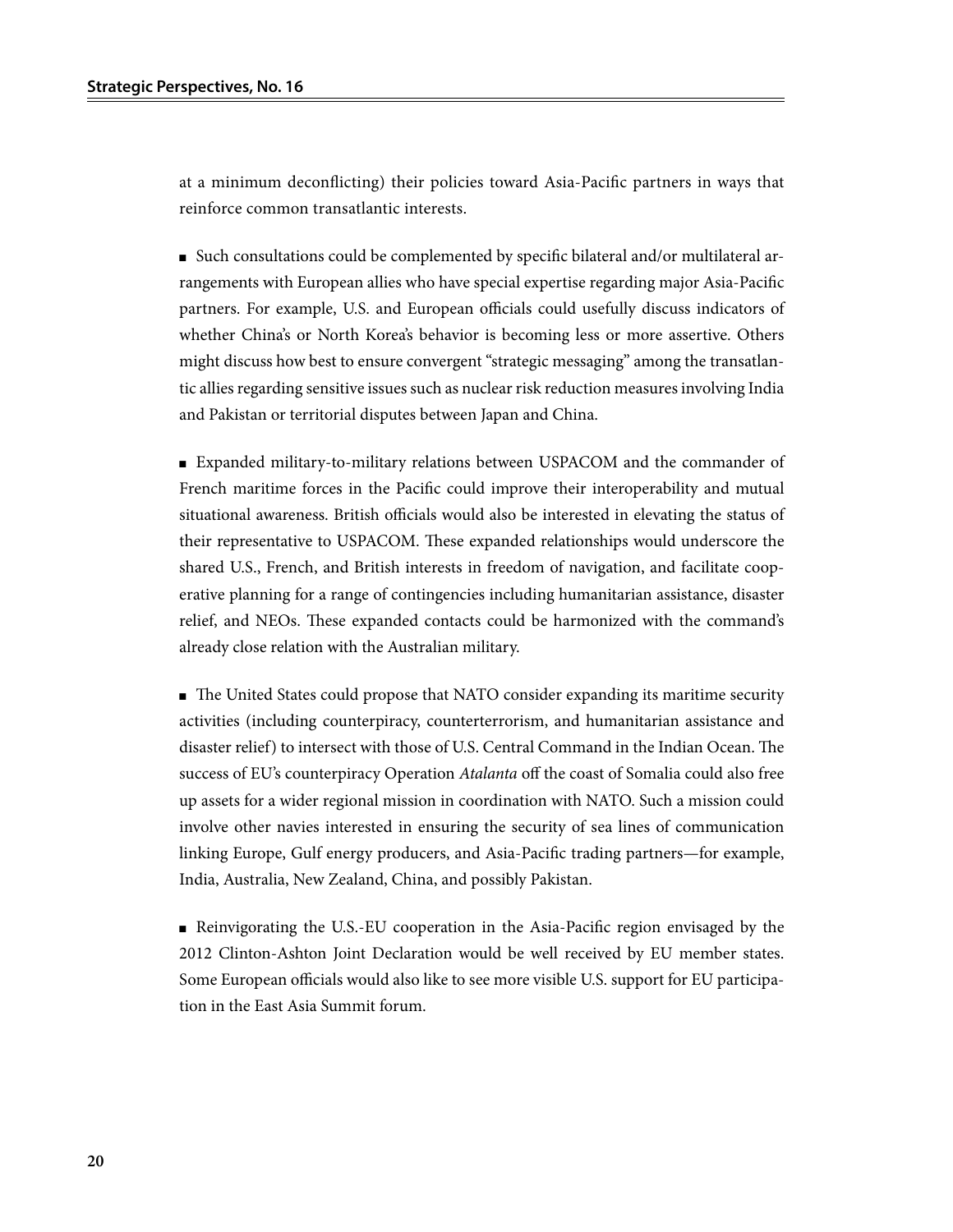If implemented, such options would address one important challenge: improving transatlantic cooperation in the Asia-Pacific region in ways that advance our shared strategic interests there. However, they would not fundamentally alter the other major challenge: reversing the political and economic trends that prevent more equitable responsibility and burden-sharing among NATO allies and partners in Europe and its nearby regions. That many European leaders now understand the two challenges are inextricably related is a positive result of the announced U.S. rebalance. But their ability to deal with the second issue might prove more difficult than the first.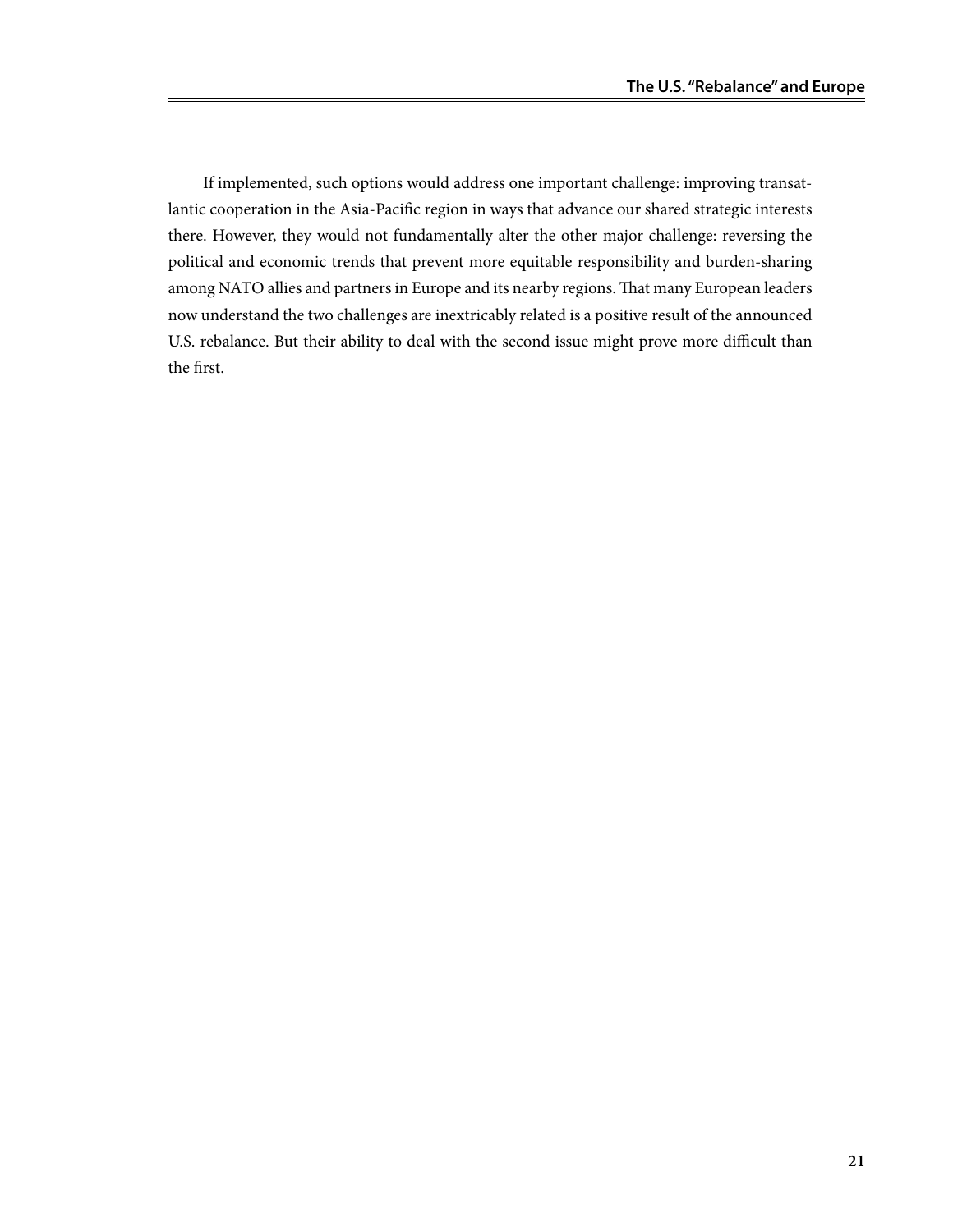#### **Notes**

<sup>1</sup> See Hillary Clinton, "America's Pacific Century," *Foreign Policy*, October 2011, available at <www.foreignpolicy.com/articles/2011/10/11/americas\_pacific\_century>; President Barack Obama, remarks to the Australian Parliament, November 17, 2011, available at <www.whitehouse.gov/thepress-office/2011/11/17/remarks-president-obama-australian-parliament>; Department of Defense (DOD), *Sustaining U.S. Global Leadership: Priorities for 21st Century Defense*, January 5, 2012, available at <www.defense.gov/news/Defense\_Strategic\_Guidance.pdf>; Phillip C. Saunders, Institute for National Strategic Studies, Strategic Forum 281, *The Rebalance to Asia: U.S.-China Relations and Regional Security* (Washington, DC: NDU Press, August 2013), available at <http://inss.dodlive.mil/ files/2013/10/SF-281.pdf>.

2 The authors interviewed some 40 senior European officials on a nonattribution basis (including policymakers and senior advisors) in Berlin, Paris, and London, as well as North Atlantic Treaty Organization (NATO) and European Union (EU) officials in Brussels, in September 2013. They also met with U.S. Embassy officials and several groups of European nongovernmental experts. Additional insights were drawn from their nonattribution discussions with senior European officials who visited Washington in late 2013 to early 2014.

<sup>3</sup> "Framing the Transatlantic Security Discussion," Annual Report, the German Marshall Fund of the United States meeting in Paris, July 19–20, 2012, 4. Some of the criticism of the administration's rollout of "rebalance" might be explained by a selective reading by European analysts of key U.S. source documents, such as the January 2012 Defense Strategic Guidance. Some analysts appeared unfamiliar with the language of the guidance, which states in part that Europe remains "our principal partner" in seeking global security. As the guidance further states: "The United States has enduring interests in supporting peace and prosperity in Europe as well as bolstering the strength and vitality of NATO, which is critical to the security of Europe and beyond."

<sup>4</sup> Since 2003, membership in the initiative has grown to include all 28 NATO allies.

5 German Missions Abroad: "China," Federal Foreign Office, Berlin, November 2013, available at <www.auswaertiges-amt.de/EN/Aussenpolitik/Laender/Laenderinfos/01-Nodes/China\_node.html>.

<sup>6</sup>*Statistisches Bundesamt*, Wiesbaden, 2014, provided by Embassy of Germany, Washington, DC. Includes trade with Mainland China and Hong Kong. The 2013 figure is cited by the Federal Foreign Office, available at <http://www.auswaertiges-amt.de/EN/Aussenpolitik/Laender/Laenderinfos/01-Nodes/China\_node.html>.

7 According to Rolf Mutzenich, Social Democratic Party member of the German Bundestag, "We have a major interest in ensuring that a confrontation between the U.S. and China does not take shape." See *Spiegel Online*, November 7, 2012.

8 "Germany Gives Japan Its Backing as N. Korea Tensions Rise," Agence France-Presse (North European Service), April 9, 2013.

<sup>9</sup>*Livre blanc: Défense et Sécurité Nationale* [White Book: Defense and National Security] (Paris, May 2013), available at <www.gouvernement.fr/sites/default/files/fichiers\_joints/livre-blanc-sur-ladefense-et-la-securite-nationale\_2013.pdf>. Population figures drawn from <www.collectivites-locales. gouv.fr/files/files/chapitre\_2.pdf>.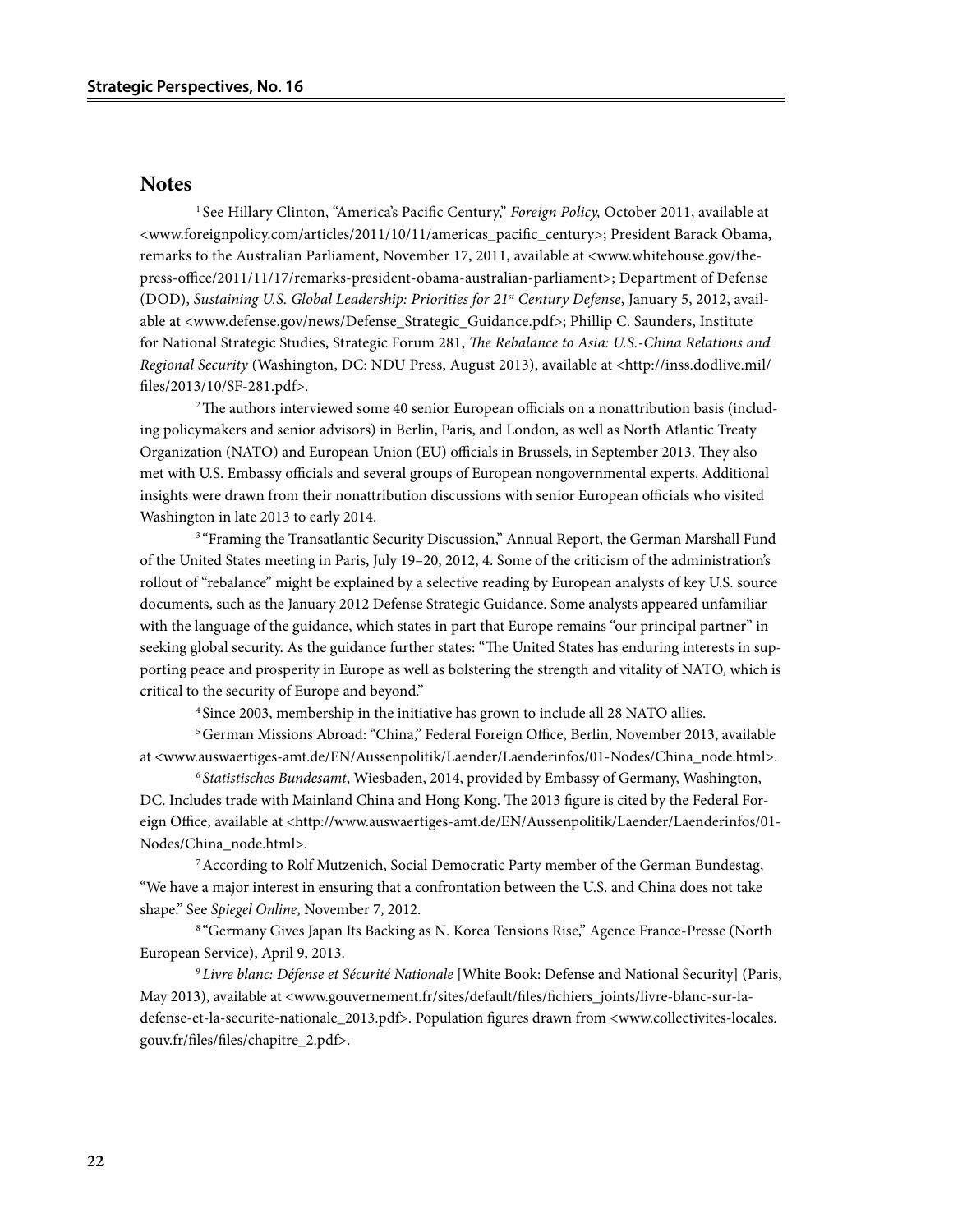10 Ibid. Note that *Exclusive Economic Zone* is defined under United Nations Convention on the Law of the Sea, which has not been ratified by the United States.

11 Diplomatic counselor Jean-Paul Ortiz and Strategic Affairs advisor Christian Lechervy.

<sup>12</sup> Speech by French Defense Minister Yves Le Drian at Shangri-La Dialogue, June 2, 2012, available at <www.defense.gouv.fr/ministre/prises-de-parole-du-ministre/prises-de-parole-de-m. jean-yves-le-drian/intervention-de-m.-le-drian-a-l-occasion-du-xie-sommet-sur-la-securite-en-asiedialogue-shangri-la-singapour>.

<sup>13</sup> Ministère des affaires étrangères, France and China, "Economic Relations," France Diplomatie, April 25, 2014, available at <www.diplomatie.gouv.fr/fr/dossiers-pays/chine/la-france-et-la-chine/>.

<sup>14</sup> European Union, "Restrictive Measure (sanctions) in Force," Article 215 TFEU, January 29, 2014, available at <http://eeas.europa.eu/cfsp/sanctions/docs/measures\_en.pdf>.

<sup>15</sup> Ministère de la Défense, "Publication du rapport au parlement sur les exportations d'armement 2013," July 23, 2013, available at <www.defense.gouv.fr/actualites/articles/publication-du-rapport-au-parlement-sur-les-exportations-d-armement-2013>.

<sup>16</sup> Speech by French Defense Minister Yves Le Drian at the Institute for Defence Studies and Analyses (India), July 26, 2013, available at <www.defense.gouv.fr/ministre/prises-de-parole-du-ministre/prises-de-parole-de-m.-jean-yves-le-drian/lecture-on-indo-french-defence-partnership-the-choiceof-strategic-autonomy-friday-26th-july-2013>.

<sup>17</sup> Ibid. In his speech Le Drian expressed French concerns about Pakistan in ways that could only please his audience: "Everyone knows that terrorists continue to be present in Pakistan and that international terrorist networks take advantage of certain relays. The alleged handlers of the Mumbai attacks still roam free. This concentration of terrorist elements is all the more worrisome as this is in a country armed with nuclear weapons. India's dispute with Pakistan over Kashmir sometimes serves as a pretext excuse for destabilizing actions against you. In this context, France encourages dialogue between India and Pakistan as this is the only way to resolve these disputes."

<sup>18</sup> See "France and Security in the Asia-Pacific," Ministry of Defense, available at <http://data. over-blog-kiwi.com/0/54/74/56/20140414/ob\_927d44\_plaquetteasiepacifique2014-en.pdf>.

<sup>19</sup>*White Book: Defense and National Security 2013*.

 $20$  Ibid.

21 See "CSIS European Trilateral Track II Nuclear Dialogue 2013 Consensus Statement," available at <https://csis.org/files/publication/2014\_1\_30%20FINAL%20Consensus%20Statement.pdf>.

<sup>22</sup> See Joint Communique of the Foreign and Defense Ministers of the French Republic and Japan, January 9, 2014 (French text only), available at <www.fr.emb-japan.go.jp/actualite/2014/communique\_conjoint.html>.

23 French forces based in French Polynesia and New Caledonia include 2,000–2,500 uniformed personnel, two frigates, three patrol vessels, four maritime surveillance, and four tactical transport aircraft. The commander is dual-hatted as commander of the Maritime Zones of French Polynesia and commander of Maritime Forces in the Pacific Ocean. Forces in the southern Indian Ocean (La Reunion-Mayotte) include some 1,900 uniformed personnel, two frigates, several patrol vessels, and two tactical transport aircraft. Additional French land and air forces could be deployed to the Asia-Pacific region from bases in Djibouti and the United Arab Emirates.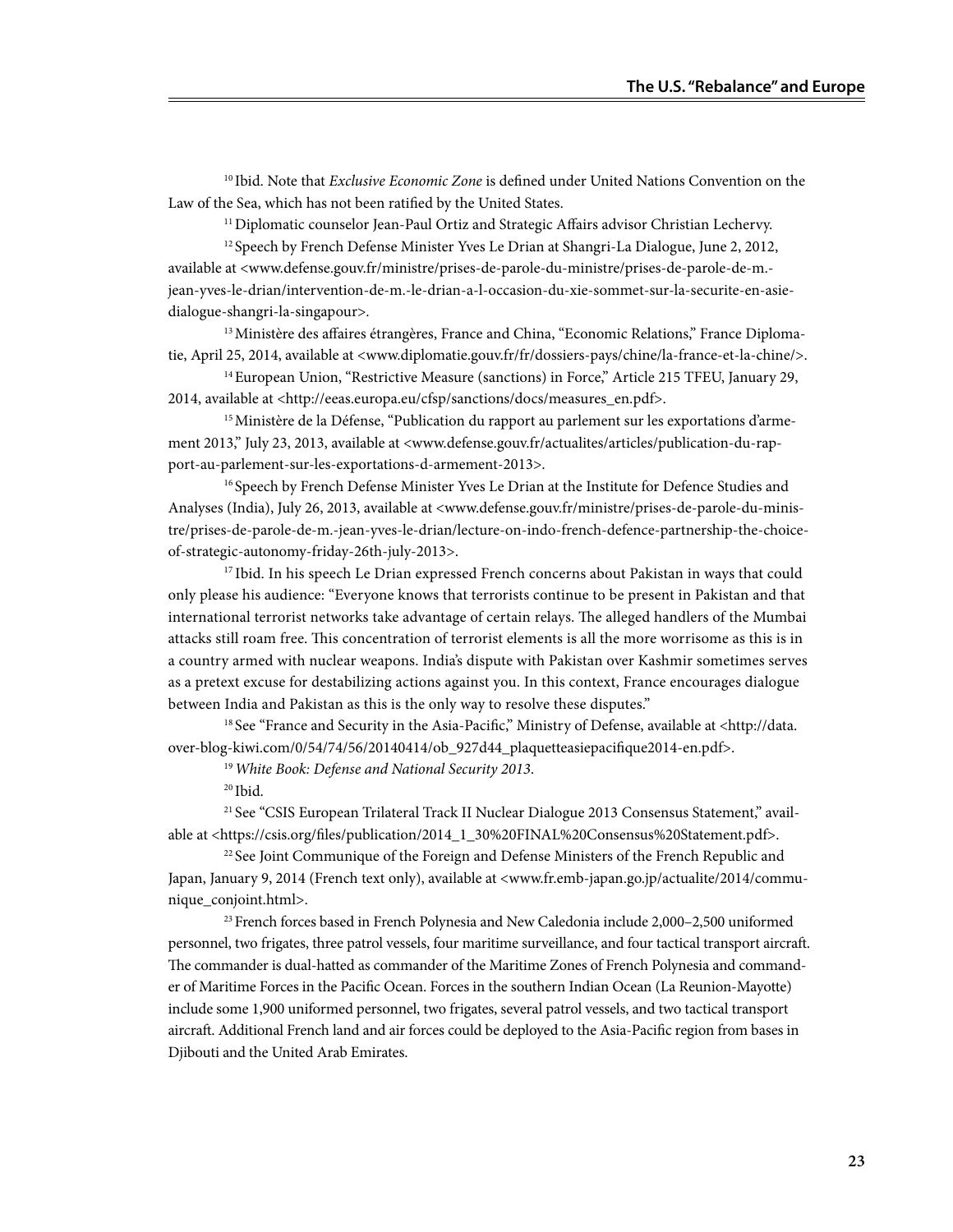24 UK Defense Minister Philip Hammond, speech to the Atlantic Council, January 5, 2012, available at <www.atlanticcouncil.org/news/transcripts/transcript-nato-the-case-for-collective-defensein-the-21st-century>. Note that senior UK officials reaffirmed this view in interviews with the authors in September 2013.

<sup>25</sup> Interview with authors, September 2013.

<sup>26</sup> Includes trade with Mainland China and Hong Kong. See International Monetary Fund, *Direction of Trade Statistics Yearbook*, 2013.

<sup>27</sup> British Embassy Beijing, "UK-China 5<sup>th</sup> Economic and Financial Dialogue: Factsheet," October 15, 2013, available at <www.gov.uk/government/uploads/system/uploads/attachment\_data/ file/251619/UK-China\_5th\_Economic\_and\_Financial\_Dialogue\_Factsheet.pdf>.

28 Prime Minister David Cameron, speech on the UK trade mission to China, December 3, 2013, available at <www.gov.uk/government/speeches/uk-and-chinas-long-term-relationship-primeministers-speech>.

29 "£5.6 billion worth of deals signed in China," press release, UK Trade and Investment and Prime Minister's Office, December 3, 2013, available at <www.gov.uk/government/news/56-billionworth-of-deals-signed-in-china*>.*

30 International Monetary Fund, *Direction of Trade Statistics Yearbook*, 2013.

<sup>31</sup> Interview with authors, September 2013.

32 Concepts and Doctrine Centre, Strategic Trends Program, "Regional Survey—South Asia out to 2040," Ministry of Defence Development.

<sup>33</sup> Interview with authors, September 2013.

34 Ibid.

<sup>35</sup> Ine Eriksen Søreide, "NATO, the EU and the Rise of East Asia," speech at Leangkollenkonferansen, February 4, 2014, Ministry of Defence, available at <www.regjeringen.no/en/dep/fd/whats-new/ Speeches-and-articles/minister/taler-og-artikler-av-forsvarsminister-in/2014/nato-the-eu-and-the-riseof-east-asia.html?id=750385>.

36 Øystein Bø, "Indian-Norwegian Defence Industry Seminar in New Delhi," speech, December 12, 2013, Ministry of Defence, available at <www.regjeringen.no/en/dep/fd/whats-new/Speeches-andarticles/Speeches-and-articles-by-other-apolitica/taler-og-artikler-av-statssekretar-oyste/2013/indiannorwegian-defence-industry-semina.html?id=747844>. In a nod to Indian interest in the High North (Arctic region), Bø noted Norway's support for Indian permanent observer status in the Arctic Council and establishment of an Indian research station in Svalbard, Norway.

<sup>37</sup> Norway signed a friendship and cooperation treaty with the Association of Southeast Asian Nations (ASEAN) in July 2013.

38 Tomasz Szatkowski, "Polish Defense Modernization in the Era of U.S. Strategic Rebalancing," Washington, DC, Center for European Policy Analysis, March 1, 2013, available at <www.cepa.org/content/polish-defense-modernization-era-us-strategic-rebalancing>.

39 "China's Recent Worrisome Moves in East Asia: Rising Regional Tensions," *Bulletin of the Polish Institute of International Affairs*, No. 13, January 31, 2014.

40 "Poland and the ASEAN Countries: Exploring New Markets in Asia," *Bulletin of the Polish Institute of International Affairs*, No. 2, January 8, 2014.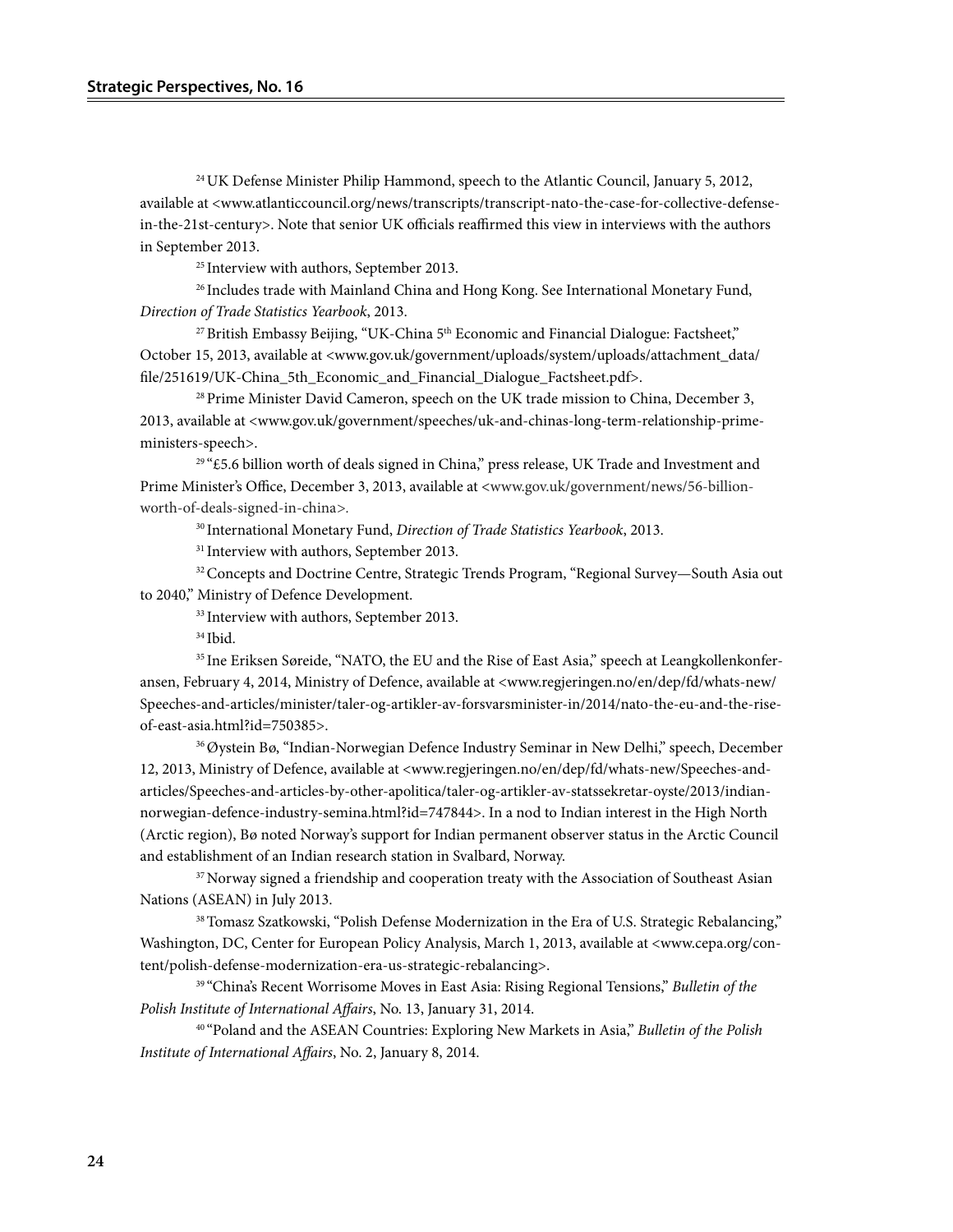41 Rudd stated in part, "Australia is committed to taking its partnership with NATO to the next level. We see a future for collaboration with NATO where our common values and strategic interests intersect. Both sides could gain from closer collaboration in areas such as interoperability, an exchange in defence education, training, defence sector reform, and in high-level political consultations," available at <http://foreignminister.gov.au/speeches/2012/kr\_sp\_120120.html#sthash.ae0XeOQc.dpuf>.

42 Charles Grant, Centre for European Reform (CER), *CER blog*, January 7, 2013.

<sup>43</sup> See Joint Statement, 21<sup>st</sup> Japan-EU Summit, November 19, 2013, available at <www.euinjapan.jp/en/media/news/news2013/20131119/192042/>.

44 Catherine Ashton and Hillary Clinton, "Joint EU-U.S. Statement on the Asia-Pacific Region," European Union @ United Nations, July 12, 2012, available at <www.eu-un.europa.eu/articles/en/article\_12417\_en.htm>.

<sup>45 "</sup>The Transatlantic Partnership: A Statesman's Forum with Secretary of State Hillary Clinton," Washington, DC, The Brookings Institution, November 29, 2013, available at <www.brookings.edu/~/ media/events/2012/11/29%20clinton/20121129\_transatlantic\_clinton.pdf>.

46 For an expert view of the relationship between extended deterrence in Europe and Northeast Asia, see Brad Roberts, "Extended Deterrence and Strategic Stability in Northeast Asia," The National Institute for Defense Studies (Tokyo), available at <www.nids.go.jp/english/publication/visiting/index.html>.

 $47$  During the U.S.-Soviet negotiations over intermediate nuclear forces (INF) in the 1980s, Japanese and Republic of Korea (ROK) strategists expressed similar worries that the Soviets would be permitted to transfer their INF forces east of the Urals, thereby solving a U.S. and European arms control problem "on the back of " our Asian allies. In the end, Japanese and ROK concerns were mollified by the "zero option" in the 1987 INF Treaty, resulting in the elimination of the entire class of missiles covered by the treaty.

48 "Greater U.S. military presence in Asia essential," *Nihon Keizai Shimbun*, April 10, 2014, 2.

49 "Japan's Russian dilemma," *The Japan Times*, April 4, 2014, available at: <www.japantimes. co.jp/opinion/2014/04/04./com>.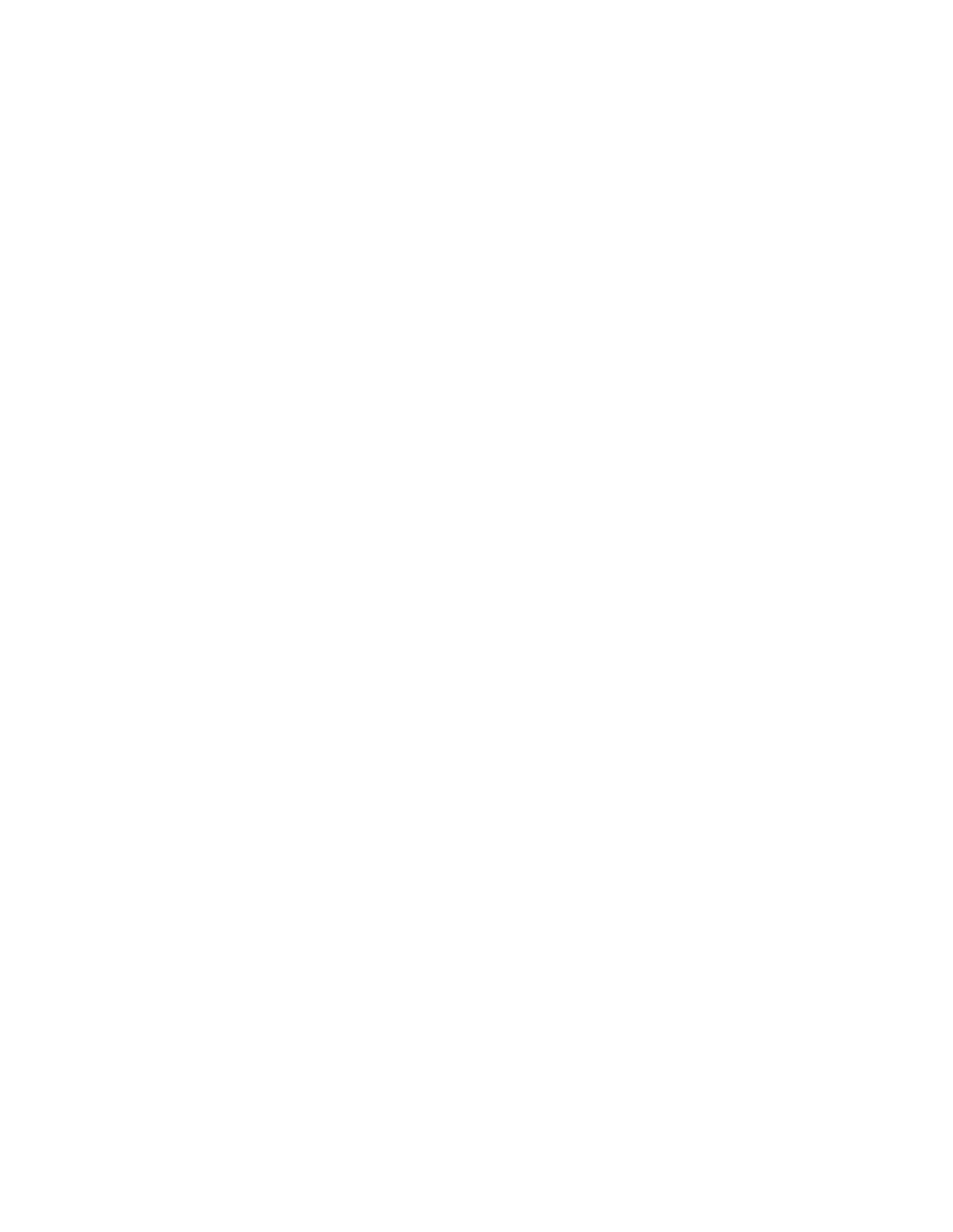# **About the Authors**

*Mr. Leo G. Michel* is a Distinguished Research Fellow in the Center for Strategic Research, Institute for National Strategic Studies, at the National Defense University. Mr. Michel concentrates on transatlantic defense relations. He served previously in the Office of the Secretary of Defense as Director for North Atlantic Treaty Organization Policy, Director for Non-Nuclear Arms Control, and Deputy U.S. Representative to the U.S.-Russia Bilateral Consultative Commission. Before joining the Department of Defense, Mr. Michel worked in the Central Intelligence Agency's Directorate for Intelligence. He was promoted to the Senior Executive Service in 2000. Mr. Michel holds an M.A. degree from The Johns Hopkins School for Advanced International Studies and a B.A. degree from Princeton University.

*Dr. James J. Przystup* is a Senior Research Fellow in the Center for Strategic Research, Institute for National Strategic Studies, at the National Defense University. Dr. Przystup has worked on issues related to East Asia for close to 30 years on Capitol Hill, on the House of Representatives Subcommittee on Asian and Pacific Affairs, as the Deputy Director of the Presidential Commission on U.S.-Japan Relations, in the private sector at IBM, on the Policy Planning Staff of the Department of State, in the Office of the Secretary of Defense, and as Director of the Asian Studies Center at The Heritage Foundation. He holds a B.A. Summa Cum Laude from the University of Detroit and an M.A. and Ph.D. from the University of Chicago.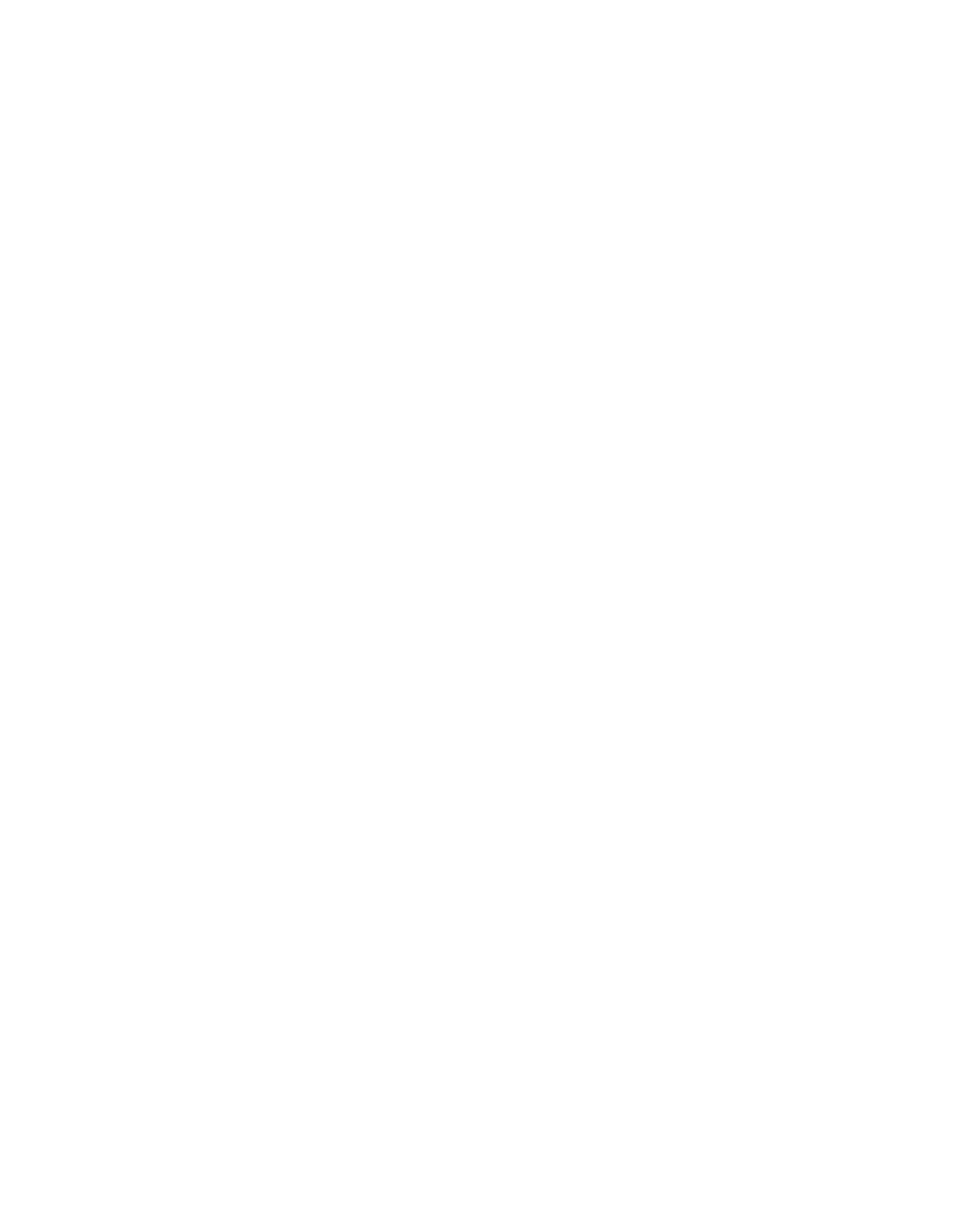#### **Center for Strategic Research Senior Fellows**

Col kris bauman, USAF *Senior Military Fellow*

> Mr. John A. Cope *Senior Research Fellow*

Dr. T.X. Hammes *Distinguished Research Fellow*

Mr. Frank G. Hoffman *Senior Research Fellow*

Dr. Christopher J. Lamb *Distinguished Research Fellow*

> Dr. Andre Le Sage *Senior Research Fellow*

Dr. Thomas F. Lynch III *Distinguished Research Fellow*

Mr. Leo G. Michel *Distinguished Research Fellow*

> Dr. denise natali *Senior Research Fellow*

COL richard outzen, usa *Senior Military Fellow*

Dr. James J. Przystup *Senior Research Fellow*

Dr. Nicholas Rostow *Senior Director*

Dr. Phillip C. Saunders *Distinguished Research Fellow*

Dr. Christopher Yung *Senior Research Fellow*

For a complete list of INSS researchers and staff, please visit http://inss.dodlive.mil.